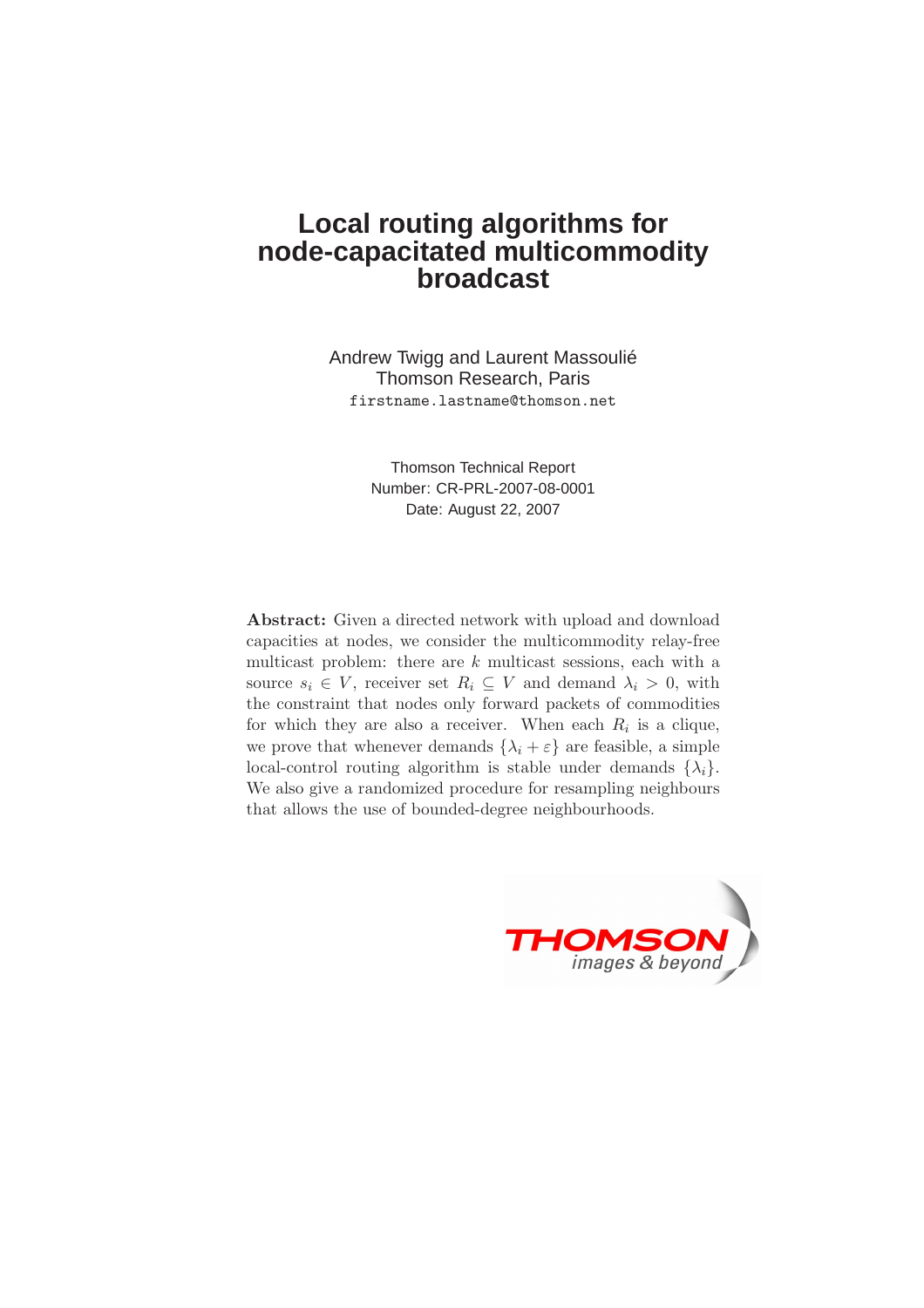

Figure 1: An example of when the simple node-capacity transformation used in the unicast case fails in the broadcast case

### 1 Introduction

Given a directed network  $G = (V, E)$  with n nodes, a multicast session  $(s_i, R_i, \lambda_i)$  contains a source  $s_i \in V$ , a receiver set  $R_i \subseteq V$  and a nonnegative demand  $\lambda_i$ . We assume that  $s_i \in R_i$ . We consider the node-capacitated problem, where each node  $u$  has upload capacity  $c_u^+$  and download capacity  $c_u^-$ . We are interested in local-control algorithms to route the commodities from sources to receiver sets that are stable whenever the demands are feasible.

When there is a single receiver set containing a single destination node, we have the node-capacitated unicast problem. In this case, Menger's theorem [5] says that there are k vertex-disjoint paths between a source s and sink t if and only if G is k-vertex-connected, and the maxilow algorithm of Ford and Fulkerson  $[2]$  can be used (replacing each node of capacity c by two nodes linked by an edge of capacity c).

When the receiver sets contain several nodes, the above technique cannot be used. Consider the network in Figure  $1 -$  the node-capacitated network on the left can clearly only support a broadcast rate of one, but the minmincut of the network on the right is two (and by Edmonds' theorem [1] has broadcast rate two). The problem arises because the transformation 'creates' capacity when there are multiple receivers sharing the same flow paths.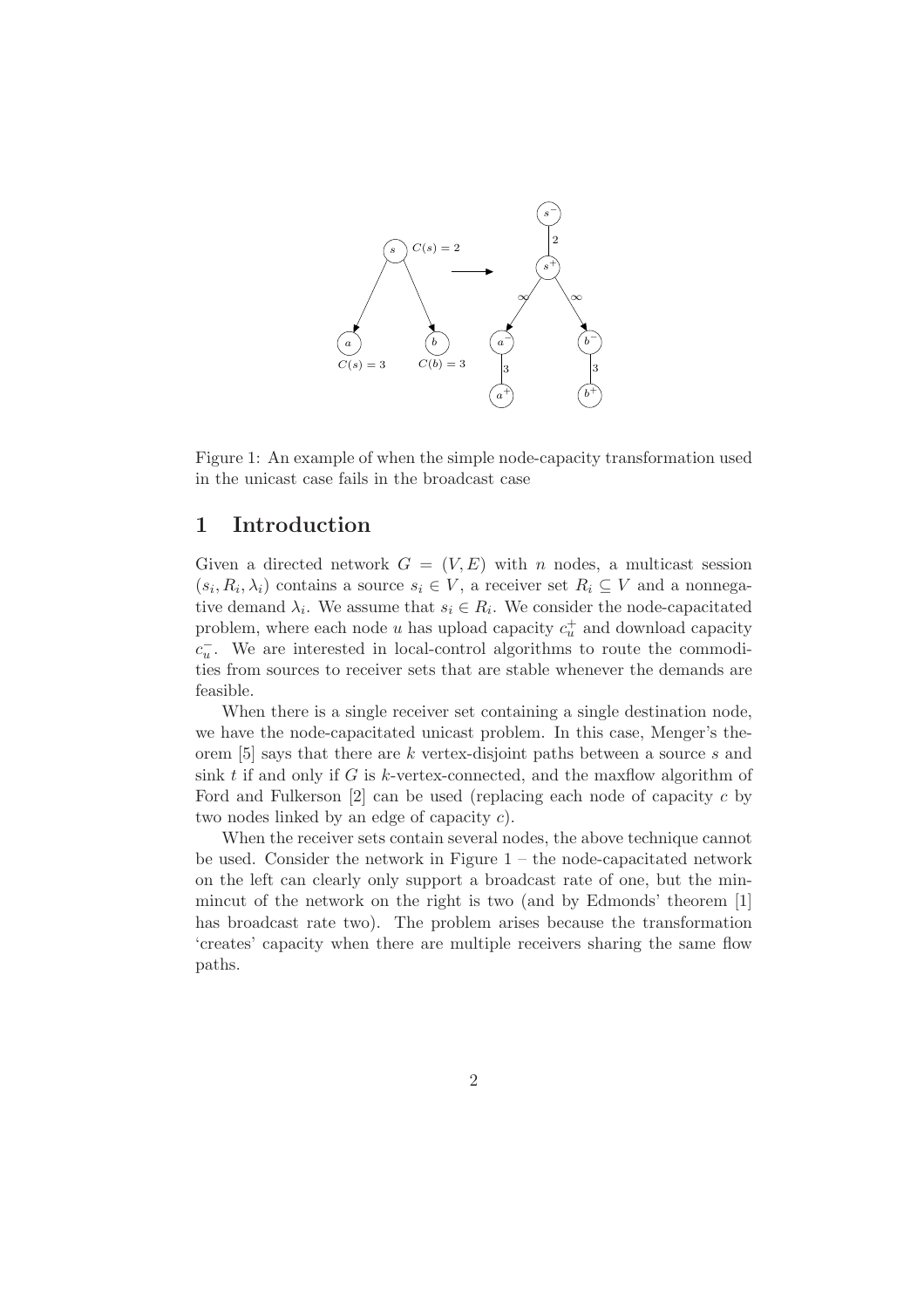#### 1.1 Contributions

In recent work [4], we showed that a simple local-control algorithm achieves the optimal broadcast rate for the complete graph, when only upload capacities are considered (download capacities were assumed to be infinite) and there is a single commodity  $(s, V, \lambda)$  to be broadcast to all nodes.

In this paper, we consider the multicommodity version of the problem with a natural restriction that there are no relay nodes, i.e. node  $u$  will only forward packets of commodities i for which  $u \in R_i$ . This is a natural restriction to consider when one cannot assume that network users will forward packets for commodities for which they have no interest in receiving. Indeed, this is the current model employed by applications such as BitTorrent. We also consider the case where download capacities are limited, and show that the same local-control algorithm achieves the optimal broadcast rate whenever a given set of demands is feasible.

The paper is structured as follows. In Section 2 we describe the algorithm and derive the fluid limits that we shall make use of in the remainder. In Section 4 we consider the case where nodes have restrictions on both their download and upload capacities, and where there is a single commodity. In Section 5 we consider the multicommodity case with no download constraints. In Section 6 we describe a resampling procedure that allows us the use of low degree neighbourhoods while maintaining optimal throughput. The techniques presented in these sections can be combined to get a stronger result, but for clarity we present them separately.

## 2 Preliminaries

We consider the following model. Let  $I$  be the set of all commodities. Each node u has a neighbourhood set  $N(u)$  and  $|I|+1$  buffers; for each commodity  $i \in I$ , a collection  $P^i(u)$  that stores the packets of commodity i it has received, and a separate input buffer. When a packet of commodity  $i$  is transmitted to  $u$ , it enters  $u$ 's input buffer. Packets at the input buffer are served uar with service time exponentially distributed having mean  $\mu_u$  =  $1/c<sub>u</sub><sup>−</sup>$ . When a packet is served, it leaves the input buffer and enters the collection  $P^{i}(u)$ . Packets do not leave the collection  $P^{i}(u)$  (we assume that nodes want to store the data they are interested in receiving). This is illustrated in Figure 2.

We consider the following algorithm. Let  $R(u) = \{i : u \in R_i\}$  be the commodities for which u is a receiver, and  $R(uv) = R(u) \cap R(v)$ . We shall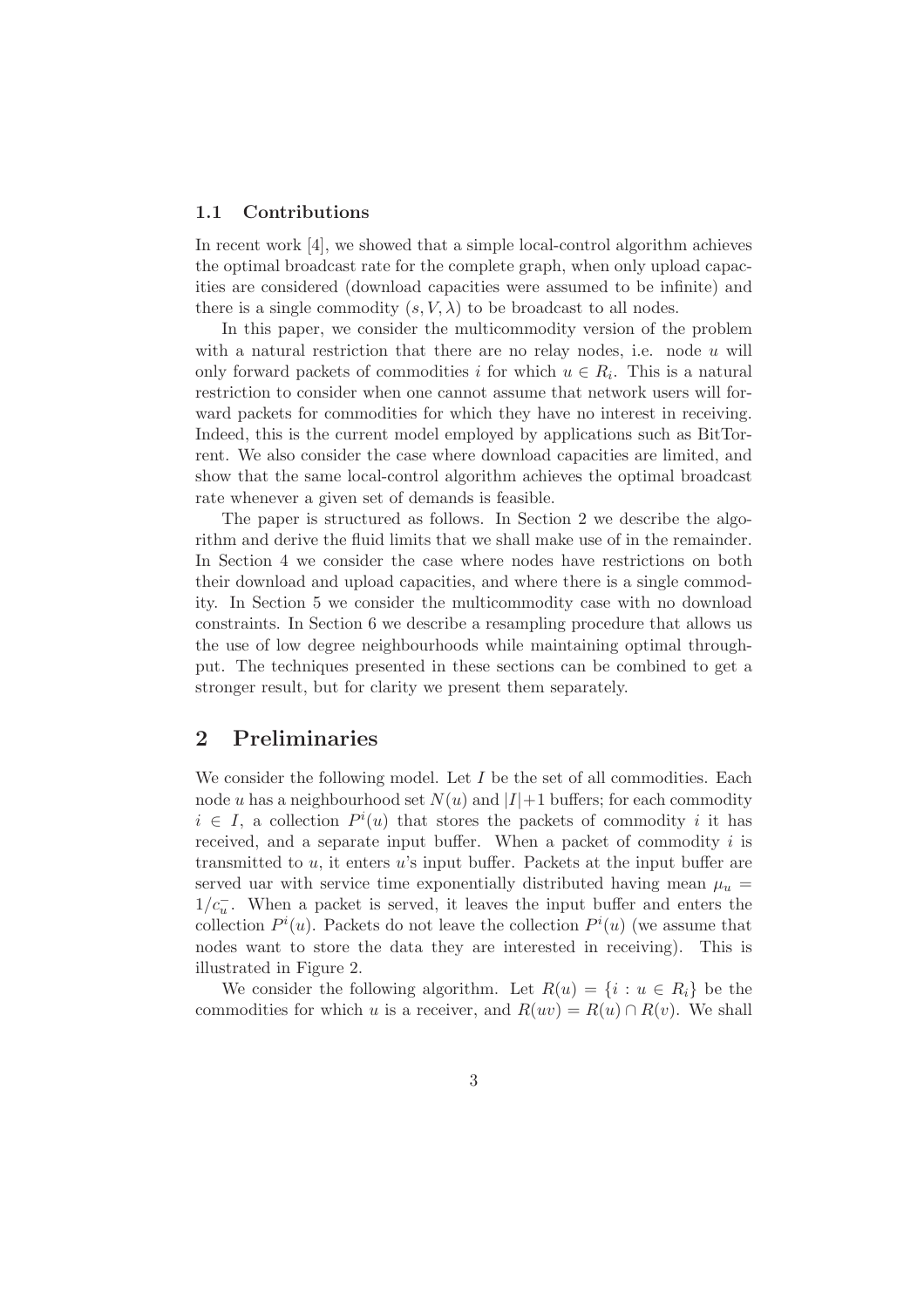

Figure 2: Illustrating the model used. Each node  $v$  has a single input buffer, with service time exponentially distributed having mean  $\mu_v$  and one output buffer per commodity for which it is a receiver.

denote by  $G_i$  the subgraph of G induced by  $R_i$ . For nodes  $u, v$ , define

$$
P_{+u-v} = \bigcup_{i \in R(uv)} P^i(u) \setminus P^i(v)
$$

as the collection of packets that  $u$  can forward to  $v$ , and that  $v$  is interested in receiving. Each non-source node u chooses a node  $v \in N(u)$  s.t.  $|P_{+u-v}|$ is maximal, and sends at rate  $c_u^+$  a packet chosen uar from  $P_{+u-v}$ . A source node  $s_i$  chooses a neighbouring node v in the same way, but if there is a packet in  $P_{+s_i-v}$  that  $s_i$  has not yet sent to any node (a *fresh packet*), this packet is sent (if there are several fresh packets, one is chosen uar), otherwise it sends a packet uar from  $P_{+s_i-v}$  to v. For convenience, let  $P_{\text{free}h}^i(s_i)$  be the set of fresh packets at  $s_i$ .

 $RANDOM-USEFUL-MOST-DEPRIVED(RMD)(u)$ 

1 At rate  $C(u)$ 2 **do**  $v \leftarrow$  random neighbor maximizing  $|P_{+u-v}|$ 3 if  $u = s_i$  for some  $i \in I$  and  $P_{\text{fresh}}^i(s_i) \neq \emptyset$ 4 **then** Send a random packet in  $P_{\text{fresh}}^i(s_i)$  to v 5 else Send a random packet in  $P_{+u-v}$  to v

### 3 Markov process and fluid limits

In order to evaluate the performance of our algorithm, we shall first examine the lifetime of a typical packet. Once injected at source  $s_i$ , a packet p can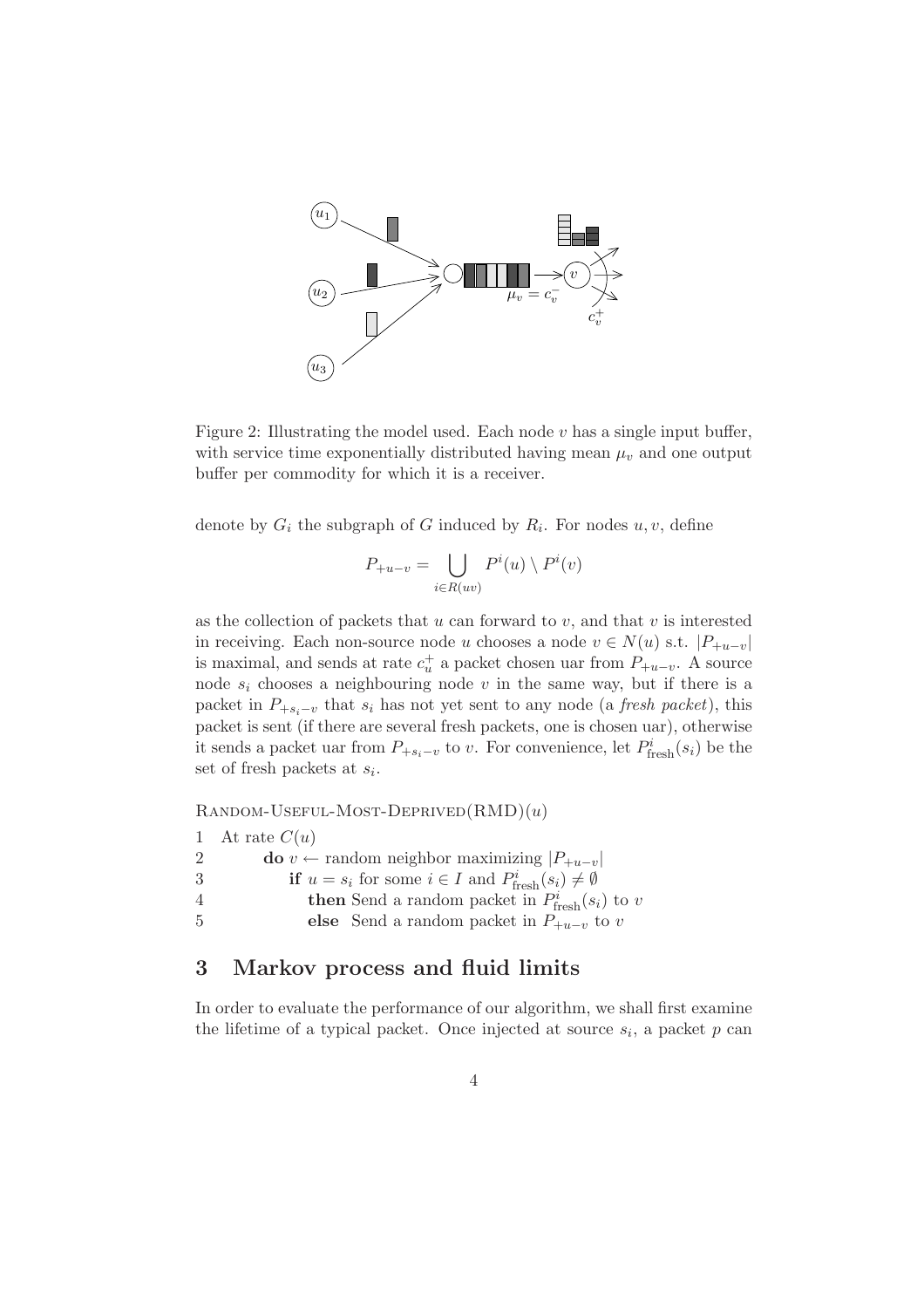be in a number of different states:  $(a)$  It can be replicated at all nodes in  $R_i$ , hence successfully broadcast. (b) It can be idle, that is not actively transferred, and be replicated at nodes u in some set  $S \subset R_i$ . The subset S cannot be arbitrary; it must contain a spanning tree of  $G_i \cap S$  rooted at  $s_i$ . (c) It can be replicated at some nodes  $u \in S$  for some subset S, and also actively transferred along some edges  $e \in F$ , for some subset  $F \subseteq (S, \overline{S})$ .

We shall describe the state of the system as follows:  $(a)$  For all  $S \subset$ V,  $X_S^i$  denotes the number of idle packets of commodity  $i \in I$  that are replicated exactly at the nodes  $u \in S$ . (b) For each commodity  $i \in I$ ,  $A^i$  ${G_1 = (W_1, F_1), \ldots, G_m = (W_m, F_m)}$  is an unordered list of subgraphs which describes the active packets of commodity i.  $W_j$  denotes the set of nodes at which the j<sup>th</sup> active packet is currently replicated;  $F_j$  is the set of edges along which the jth active packet is currently transferred.

Since each node forwards a packet to only one of its neighbours at a given time. Thus for each node u, there is at most one edge  $(u, w)$  appearing in the sets  $F_i$ ,  $i = 1, \ldots, m$ . We shall assume that packet transmissions are not preempted, even if a neighbour of some node u becomes more deprived than the neighbour  $v$  to which node  $u$  is currently transmitting.

We shall assume that at any given time, at most one packet is transferred from a given node, hence, the total number of active packets is (at most)  $|V| = n$ . We shall further assume that the same active packet cannot be received from multiple incoming edges. We also enforce an activity condition which states that if there is no transfer from  $u$  then necessarily there is no packet that could be transferred from u to any of its neighbours.

For commodity  $i$ , we assume that new packets are injected into each source  $s_i$  at instants of independent Poisson processs having rate  $\lambda_i$ . We also assume that the packet transfer time along an edge  $(uv)$  is exponentially distributed with mean  $1/c_{uv}$ . The process described by the states  $((X^i_S)_{S\subset V, i\in I}, (A^i)_{i\in I})$ ) and the state transitions will be crucial for analyzing the performance of the algorithm.

#### 3.1 Fluid limits

We refer the reader to the full paper for the detailed description of the Markov process and the derivation of fluid limits from rescaling the Markov process in space and time as in [4]. Due to space constraints, we simply state the fluid limits without proof.

We begin by setting our notation. For a commodity i and set  $S \subset V$ , let  $y_S^i(t)$  be a quantity representing the amount of commodity i replicated exactly at nodes in S at time t. For a subset  $S \subset V$ , we write  $y_{\subseteq S}^i =$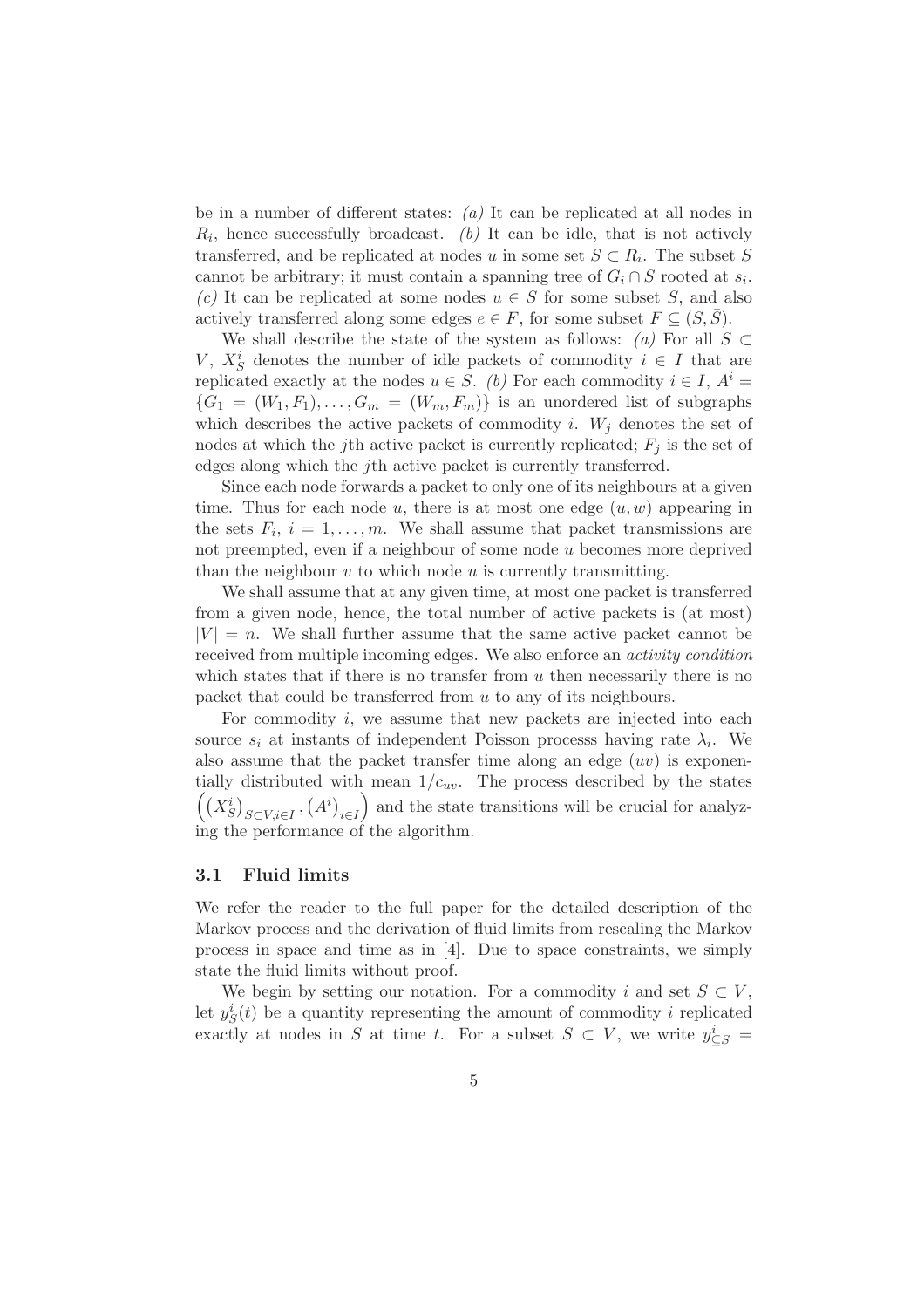$\sum_{S' \subseteq S} y_{S'}^i$ , and for a set of commodities T,  $y_S^T = \sum_{i \in T} y_S^i$ . We define the potential of commodity i between u and v as  $y_{+u-v}^i = \sum_{S: (uv) \in (S, \bar{S})} y_S^i$ , and  $y_{+u-v}^T = \sum_{i \in T} y_{+u-v}^i$  for a set of commodities T. For simplicity, we shall sometimes write  $X + i$  to mean  $X \cup \{i\}$  for set X and element i.

Definition 1 (Fluid trajectories) The real-valued nonnegative functions  $y_S^i(t), S \subset V, i \in I$ , are called fluid trajectories of the Markov process if they satisfy the following conditions. For all  $S \subset V, u \in S, v \notin S, i \in I$ , there exist nonnegative functions  $\phi_{S,(uv)}^i(t)$  that are non-decreasing such that:

$$
y_{\{s_i\}}^i(t) = y_{\{s_i\}}^i(0) + \lambda_i t - \sum_{v \in V \setminus \{s_i\}} \phi_{\{s_i\}, (s_i v)}^i(t) \tag{1}
$$

and for  $j \in I, j \neq i$  we have  $y_f^j$  $\{s_i\}(t) = 0$ . In addition, for  $S \neq \{s_i\}$ , we have

$$
y_S^i(t) = y_S^i(0) + \sum_{u \in S, v \in S-u} \phi_{S-v,(uv)}^i(t) - \sum_{(uv) \in (S,\bar{S})} \phi_{S,(uv)}^i(t). \tag{2}
$$

For all nodes u, the functions  $\{\phi_{S,(uv)}^i(t)\}_{v:(uv)\in E, i\in R(uv), S\subset R_i, v\notin S}$  are differentiable at almost every t, otherwise we fix  $\phi^i_{S,(uv)}(t) = 0$  for all other  $\phi$ .

If  $\sum_{v:(u,v)\in E}\sum_{i\in R(uv)}y^i_{+u-v}(t) > 0$ , the derivatives satisfy

$$
\frac{d}{dt}\phi_{S,(uv)}^{R(uv)}(t) = 0 \text{ if } y_{+u-v}^{R(uv)}(t) < \max_{v':(u,v') \in E} \left( y_{+u-v'}^{R(uv')}(t) \right),\tag{3}
$$

$$
\sum_{v:(uv)\in E} \sum_{S:u\in S,v\notin S} \frac{d}{dt} \phi_{S,(uv)}^{R(uv)}(t) = c_u \tag{4}
$$

where we use the shorthand  $\phi_{S,(uv)}^T = \sum_{i \in T} \phi_{S,(uv)}^i$ .

If  $u \neq s_i$  for some  $i \in I$ , that is for a non-source node, we have, for all v such that  $(uv) \in E$  and assuming that  $\sum_{S: u \in S, v \notin S} \sum_{i \in R(uv)} \frac{d}{dt} \phi_{S(uv)}^i(t) > 0$ holds,

$$
\forall i \in R(uv), S \subset R_i, u \in S, v \notin S : \frac{d}{dt} \phi^i_{S,(uv)}(t) = \frac{y^i_S(t)}{y^{R(uv)}_{+u-v}(t)} \sum_{S': u \in S', v \notin S'} \frac{d}{dt} \phi^{R(uv)}_{S',(uv)}(t)
$$
\n(5)

For a source node  $s_i$  with fresh packets to send, one has the following:

$$
y_{\{s_i\}}^i(t) > 0 \Rightarrow \sum_{v \in R_i, v \neq s_i} \frac{d}{dt} \phi_{\{s_i\}, (s_i v)}^i(t) = c_{s_i}.
$$
 (6)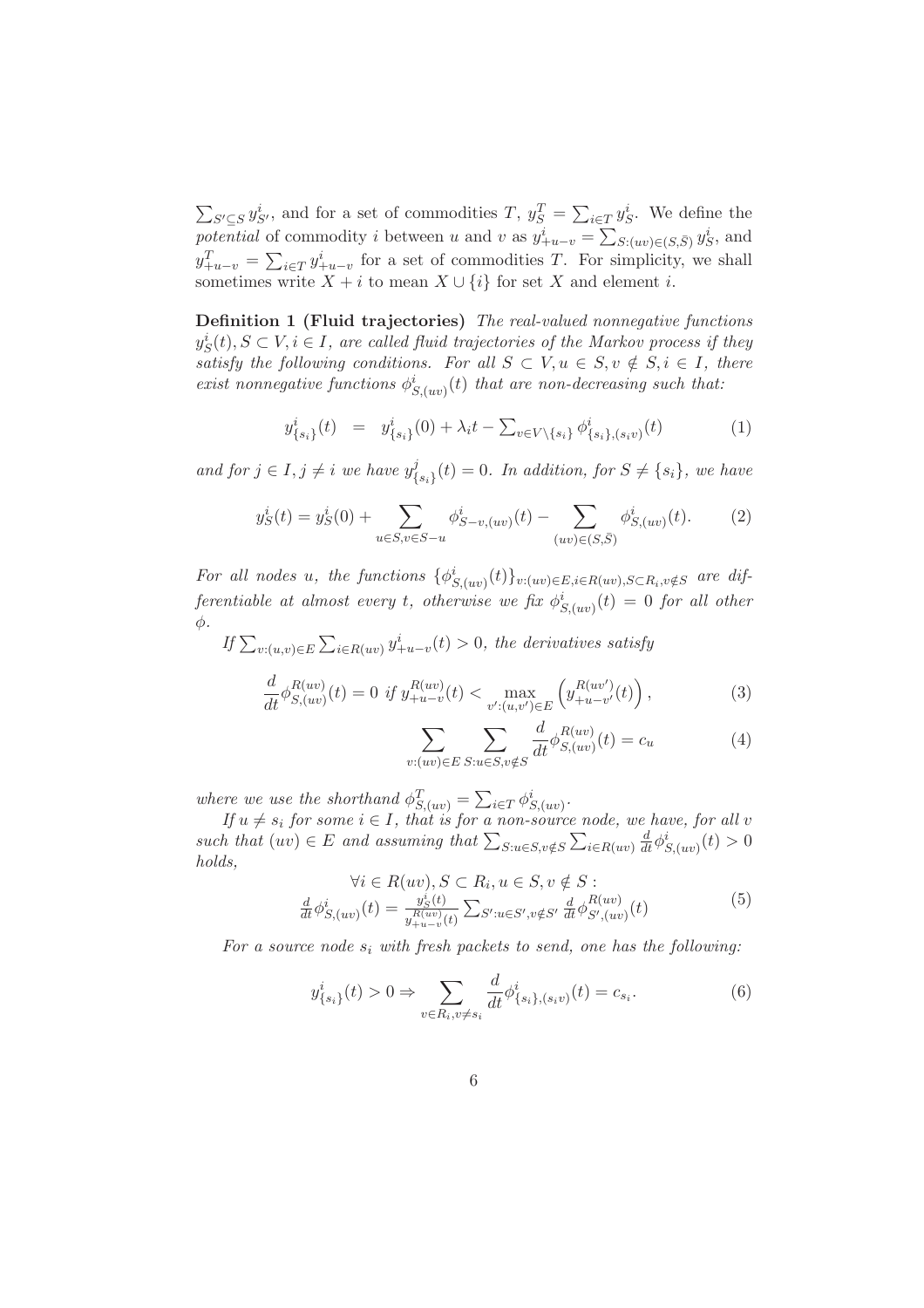In the case where the source  $s_i$  has no fresh packets, i.e.  $y_{\{s\}} = 0$ , we have for all v such that  $(sv) \in E$ , assuming that  $\sum_{S \subset R_i : S \neq \{s_i\}, v \notin S} \frac{d}{dt} \phi^i_{S,(s_i v)}(t) > 0$ holds,

$$
\forall S \subset R_i, S \neq \{s_i\}, v \notin S :
$$

$$
\frac{d}{dt} \phi^i_{S,(s_i v)}(t) = \frac{y^i_S(t)}{\sum_{S' \subset R_i, S' \neq \{s_i\}, v \notin S'} y^i_{S'}(t)} \sum_{S' \subset R_i, S' \neq \{s_i\}, v \notin S'} \frac{d}{dt} \phi^i_{S',(s_i v)}(t)
$$
(7)

For non-source nodes, the intution is as follows:  $\frac{d}{dt}\phi_{S,(uv)}^i(t)$  represents the rate at which packets of commodity i, previously replicated at nodes in S are replicated along edge  $(uv)$ . This rate is the probability of such a packet being pushed along edge  $(uv)$ , given by  $y_S^i(t)/y_{+u-v}^{R(uv)}(t)$ , multiplied by the rate at which packets are currently traversing edge  $(uv)$ , which is  $\sum_{S':u\in S',v\notin S'}\frac{d}{dt}\phi_{S',(uv)}^{R(uv)}$  $\mathcal{L}^{(uv)}_{S',(uv)}(t).$ 

### 4 Upload and download capacities

In this section we consider the case where there is a single commodity  $(s, V, \lambda)$ , G is the complete graph and each node u finite download and upload capacities. The restriction on a single commodity can be relaxed by using the results of Section 5 but significantly complicates the analysis.

First, given the complete graph  $G = (V, E)$  with n nodes V having upload capacities  $c_u^+$  and download capacities  $c_u^-$  as described earlier, construct a graph  $G'$  by replacing each node u by two nodes  $u^-, u^+$  as follows. Let  $G' = (V^- \cup V^+, E')$  where  $V^- = \{u^- : u \in V\}$  and similarly for  $V^+$ , and  $E' = \{(u^-u^+) : u \in V\} \cup \{(u^+u^-) : u, v \in V\}.$  This graph G' has only upload capacity constraints given by  $c_{u^-} = c_u^-$  and  $c_{u^+} = c_u^+$ . It can be seen that the algorithm is stable on  $G'$  (with only upload constraints) iff it is stable on G (with download and upload constraints), since the node  $c_{u-}$  acts as the download buffer for node u. We assume that  $c_s = c_s^+$  and  $c_s^- = \infty$ . The main difficulty is in showing stability of the algorithm on this non-complete graph G′ .

**Theorem 1** Assume that demand  $\lambda$  satisfies

$$
\begin{array}{rcl}\n\lambda + \varepsilon & \leq & c_s^+ \\
\lambda + \varepsilon & \leq & \min_{u \in V} c_u^+ \\
\lambda + \varepsilon & \leq & \min_{u \in V} c_u^- \\
\end{array} \tag{8}
$$

for some  $\varepsilon > 0$ . Then the algorithm is stable under demand  $\lambda$ .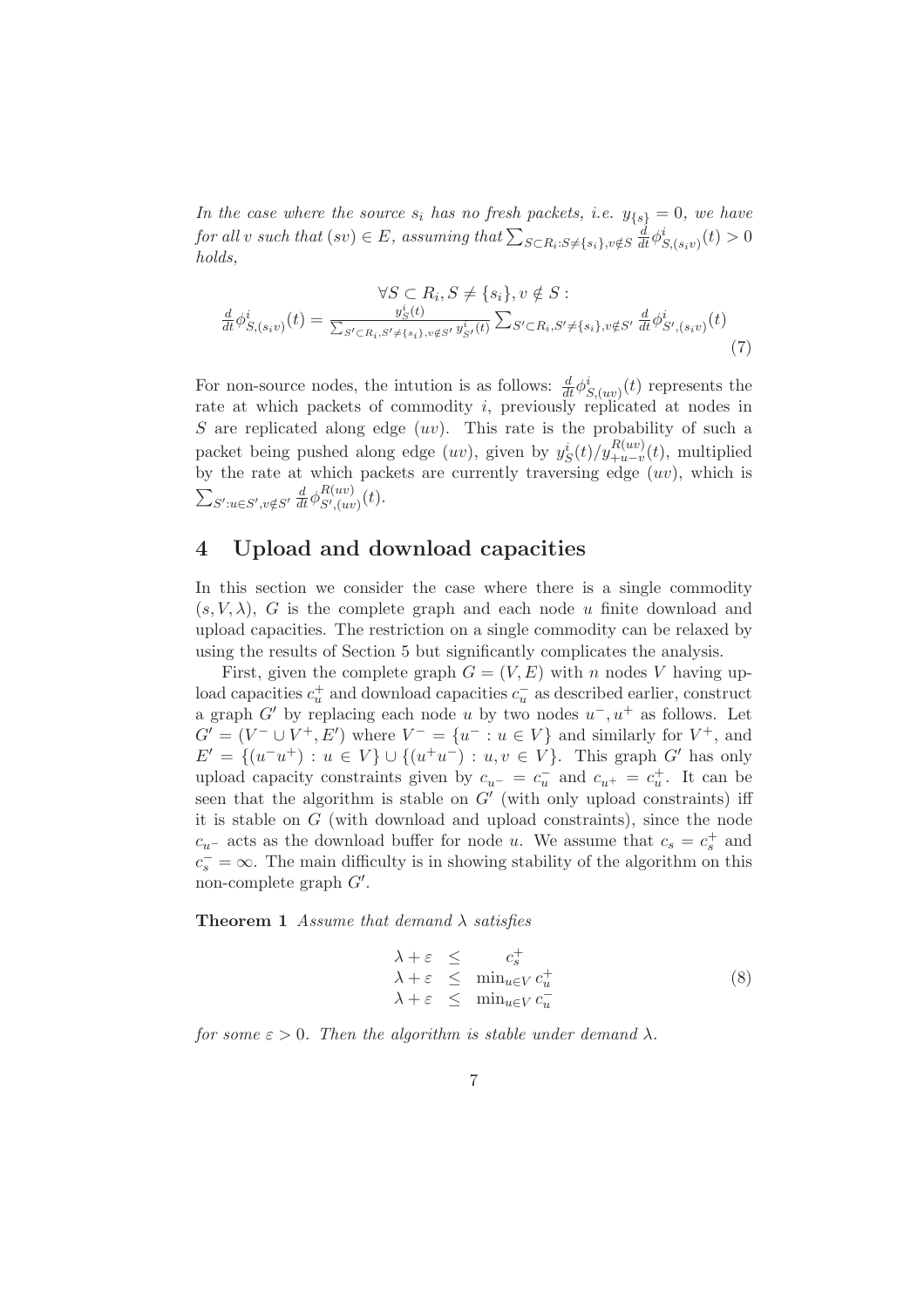By stable, we mean that the number  $X_t$  of packets undelivered to some receiver at time t converges in distribution as  $t \to \infty$ , hence is bounded in probability, i.e.

$$
\exists \psi(a), \lim_{a \to \infty} \psi(a) = 0 \text{ s.t. } \Pr(X_t \ge a) \le \psi(a), \forall t.
$$

Note that whenever demand  $\lambda$  is feasible, a weaker version of condition (8) holds with the second requirement replaced by  $\lambda + \varepsilon \le \frac{\sum_{u \in V} c_u^+}{n-1}$ . We have been unable to prove stability of the distributed algorithm under this assumption, but we believe it is possible to do so and we leave it as an open problem.

To show stability of the fluid trajectories, we rely on the following lemma.

**Lemma 1** For any  $y = (y_S)_{S \in \mathcal{S}} \in \mathbb{R}^{\mathcal{S}}_+$ , define the workload function  $w(y)$ as:

$$
w(y) = \sum_{S \in \mathcal{S}} y_S (n - |S|).
$$
 (9)

Under the assumption  $(8)$ , when the graph G is complete, any fluid trajectory y as per Definition 1 is such that, for some  $\epsilon > 0$ ,

$$
w(y(t)) \le \max(0, w(y(0)) - \epsilon t). \tag{10}
$$

*Proof.* First, note that the n in the lemma is the size of the graph  $G$ , so the size of the transformed graph is  $n' = 2n$ . The proof strategy is as follows. Transform the graph G having upload and download constraints into the equivalent  $G'$  having only upload constraints. Then there are two main cases to consider.

**Case 1** Assume that all  $u^- \in V^-$  are such that  $y_{+(u^-)-(u^+)}(t) > 0$ . Then consider two cases: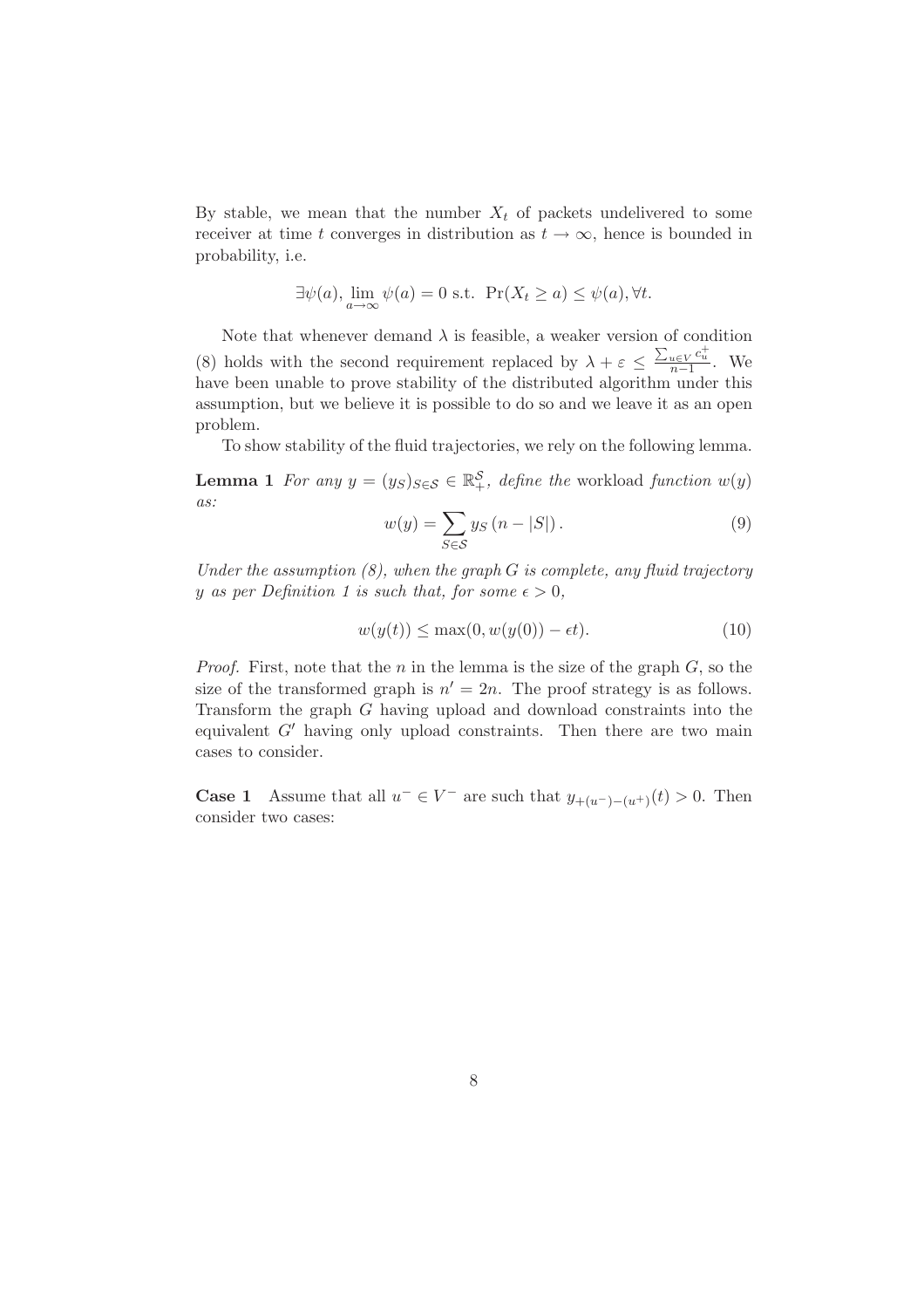**Case 1a** If there is no node  $u^+ \in V^+$  such that  $\sum_{v^- \in V^-} y_{+(u^+)-(v^-)}(t) =$ 0, then all nodes are doing useful work and the original argument of [4] gives

$$
\frac{d}{dt}w(y(t)) \leq \lambda(n'-1) - \sum_{u \in V^- \cup V^+} c_u
$$
\n
$$
= \lambda(n'-1) - \sum_{u \in V} c_u^- - \sum_{u \in V} c_u^+
$$
\n
$$
\leq \lambda(2n-1) - n\lambda - \sum_{u \in V} c_u^+
$$
\n
$$
= \lambda(n-1) - \sum_{u \in V} c_u^+
$$
\n
$$
< 0
$$

under the assumptions (8), recalling that  $n' = 2n$ .

**Case 1b** Otherwise, there exists a set  $S^* \subseteq V^+$  such that

$$
\forall u^+ \in S^*, \sum_{v^- \in V^-} y_{+(u^+)-(v^-)}(t) = 0.
$$

Since the only node that can send packets to a deprived  $u^+ \in S^*$  is its corresponding neighbour  $u^-$ , we have to show that  $u^-$  does enough work to decrease the work function  $w(y)$ .

We can assume wlog that  $y_{\{s\}}(t) = 0$  and hence  $\frac{d}{dt}y_{\{s\}}(t) = 0$  by using the same continuity argument used in [4] (for otherwise, if  $y_{\{s\}}(t) > 0$  then the source has fresh packets and the work function  $w(y)$  would immediately be decreasing). This implies that  $\sum_{v \in V'} \phi_{\{s\},(sv)}(t) = \lambda$  by examining the fluid trajectories. We also have,  $\forall S \in \mathcal{S}$ , if  $\hat{S} \cap \hat{S}^* \neq \emptyset$  then  $y_S(t) = 0$  and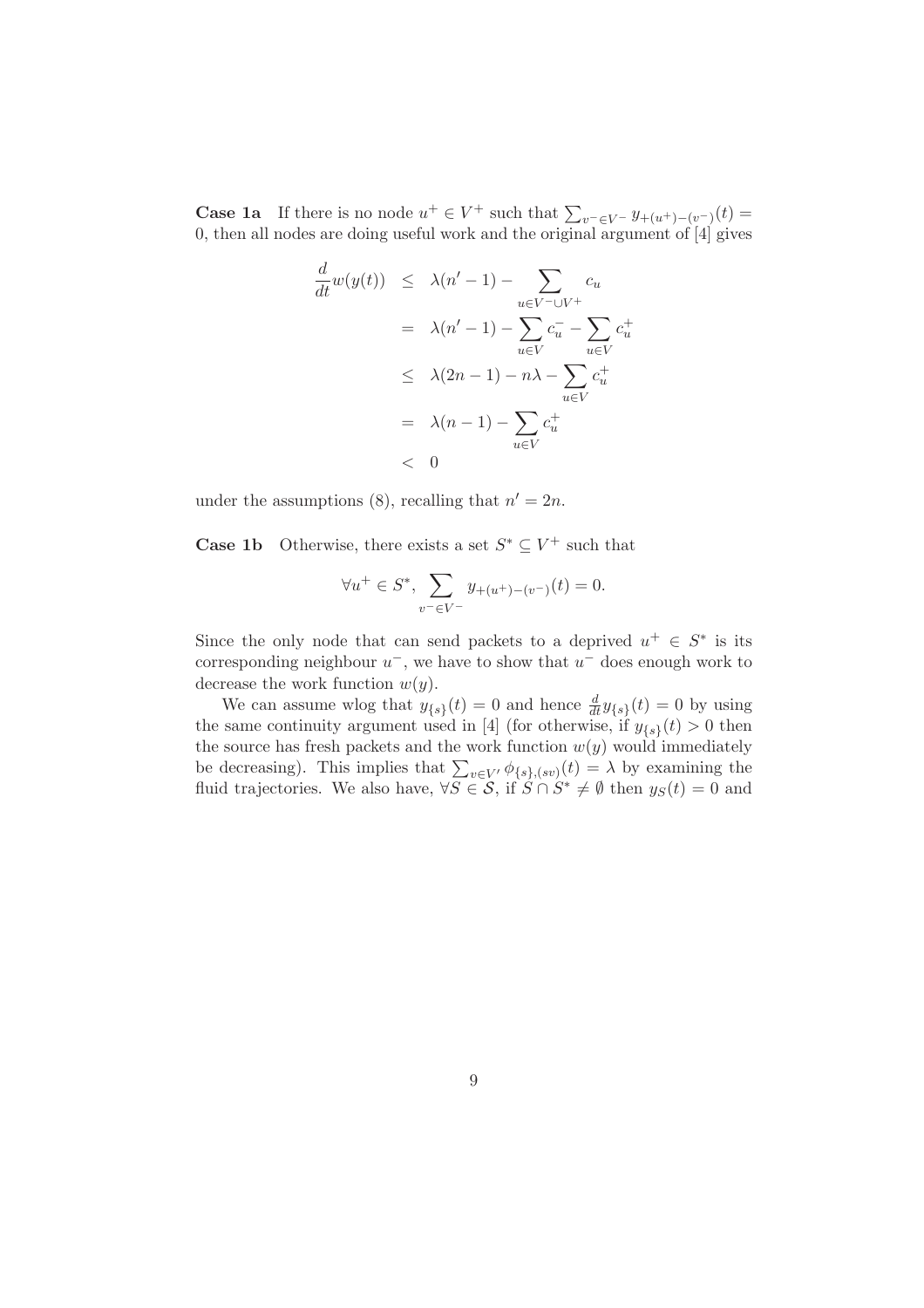hence  $\frac{d}{dt}y_S(t) = 0$ . Using this, write

$$
\frac{d}{dt}w(y(t)) = \sum_{S \in S, S \neq \{s\}} (2n - |S|) \frac{d}{dt} y_S(t)
$$
\n
$$
\leq (2n - 1) \sum_{v \in V^-} \frac{d}{dt} \phi_{\{s\},(sv)}(t) - \sum_{S \in S, S \neq \{s\},} \sum_{u \in V^+ \cap S} \frac{d}{dt} \phi_{S,(uv)}(t)
$$
\n
$$
= \sum_{S \in S, S \neq \{s\},} \sum_{u \in V^- \cap S} \frac{d}{dt} \phi_{S,(uv)}(t)
$$
\n
$$
= \sum_{S \in S, S \neq \{s\},} \sum_{u \in V^- \cap S} \frac{d}{dt} \phi_{S,(uv)}(t)
$$
\n
$$
= \sum_{S \in S, S \neq \{s\},} (2n - |S|) \sum_{u \in V^- \cap S} \frac{d}{dt} \phi_{S,(uv)}(t)
$$
\n
$$
= \sum_{S \in S, S \neq \{s\},} (2n - |S|) \sum_{u \in V^- \cap S} \frac{d}{dt} \phi_{S,(uv)}(t)
$$
\n
$$
\leq \lambda(2n - 1) - \sum_{u \in V^+ \setminus S^*} c_u^+ - \sum_{u : u^+ \notin S^*} c_u^- - |S^*| \sum_{u^+ \in S^*} c_u^-
$$
\n
$$
\leq \lambda(n - 1 + |S^*| - |S^*|^2) - \sum_{u : u^+ \in V^+ \setminus S^*} c_u^+
$$
\n
$$
< 0
$$

whenever  $c_u^+ > \lambda$  for all u.

**Case 2** The final case to consider is when there is a set  $S^* \subseteq V^-$  of deprived nodes, where each  $v^- \in S^*$  has  $y_{+(v^-)-(v^+)}(t) = 0$ . Since the source s connects directly to all the nodes in  $V^-$ , we can re-use exactly the same arguments as before, distinguishing between the cases  $y_{\{s\}}(t) = 0$  and  $y_{\{s\}}(t) > 0$ , to show that the source alone does enough useful work to make  $w(y)$  decrease. These give

$$
\frac{d}{dt}w(y(t)) \leq -(c_s - \lambda) \n< 0
$$

under the assumptions (8). This proves Lemma 1.

Proof of Theorem 1. Theorem 1 can be proved by combining Lemma 1 with the following suitable ergodicity criterion, which appears as Theorem 8.13, p.224 in Robert [6].

 $\Box$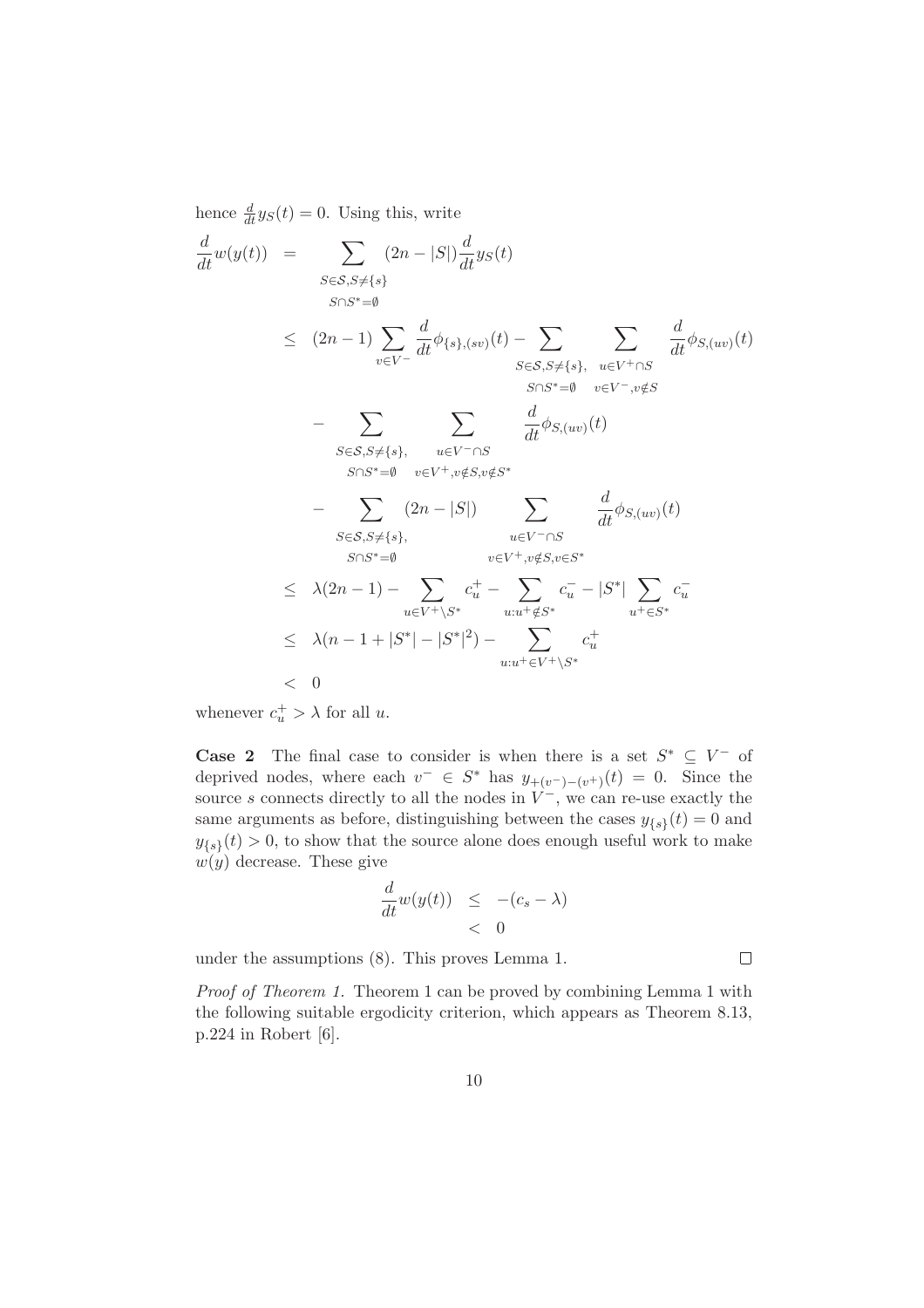**Theorem 2** Let  $Z(t)$  be a Markov jump process on a countable state space Z. Assume there exists a function  $L : \mathcal{Z} \to \mathbb{R}_+$  and constants  $M, \epsilon, \tau > 0$ such that for all  $z \in \mathcal{Z}$ :

$$
L(z) > M \Rightarrow \frac{1}{L(z)} \mathbf{E_z} \mathbf{L} \left( \mathbf{Z} (\mathbf{L}(\mathbf{z}) \tau) \right) \le 1 - \epsilon.
$$
 (11)

If in addition the set  $\{z : L(z) \leq M\}$  is finite, and  $\mathbf{E}_{z}L(\mathbf{Z}(1)) < +\infty$  for all  $z \in \mathcal{Z}$ , then the

Since the Markov process is ergodic, the number of packets  $X_t$  remaining undelivered to some receiver time  $t$  converges to a nondegenerate limiting distribution as  $t \to \infty$ , and hence is bounded in probability (though not necessarily in expectation).  $\Box$ 

### 5 Multicommodity demands

In this section we consider the multicommodity case, and assume that download capacities  $c_u^- = \infty$ . The restriction on infinite download capacities can be relaxed by using the results of Section 4 but significantly complicates the analysis, so we omit it for clarity.

We shall prove optimality under the assumption that the subgraph  $G[R_i]$ induced by each receiver set  $R_i$  is a clique. This is a relaxation of the assumption that the entire graph  $G$  is a clique. We also require that all nodes are either receivers of possibly several commodities, or a source of exactly one commodity. We believe it is possible to remove this last constraint, but do not try to do so here for clarity of the analysis. The fluid limits are those given in Definition 1.

The main result of this section is the following.

Theorem 3 Assume that all nodes are either receivers or sources of exactly one commodity and that each receiver set induces a clique in G. Then whenever demands  $\{\lambda_i + \varepsilon\}$  are feasible, for some  $\varepsilon > 0$ , the random-useful forwarding algorithm is stable under demands  $\{\lambda_i\}$ .

As a corollary of the proof, we obtain the following tight characterisation of the set of feasible demands. For a set of commodities  $J \subseteq I$ , define  $R_J = \bigcup_{i \in J} R_i.$ 

**Corollary 1** Demands  $\{\lambda_i\}$  are feasible if and only if the following holds:

$$
\lambda_i \leq c_{s_i} \quad \forall i \in I
$$
\n
$$
\sum_{i \in J} \lambda_i \leq \frac{\sum_{u \in R_J} c_u}{|R_J| - |J|} \quad \forall J \subseteq I
$$
\n
$$
(12)
$$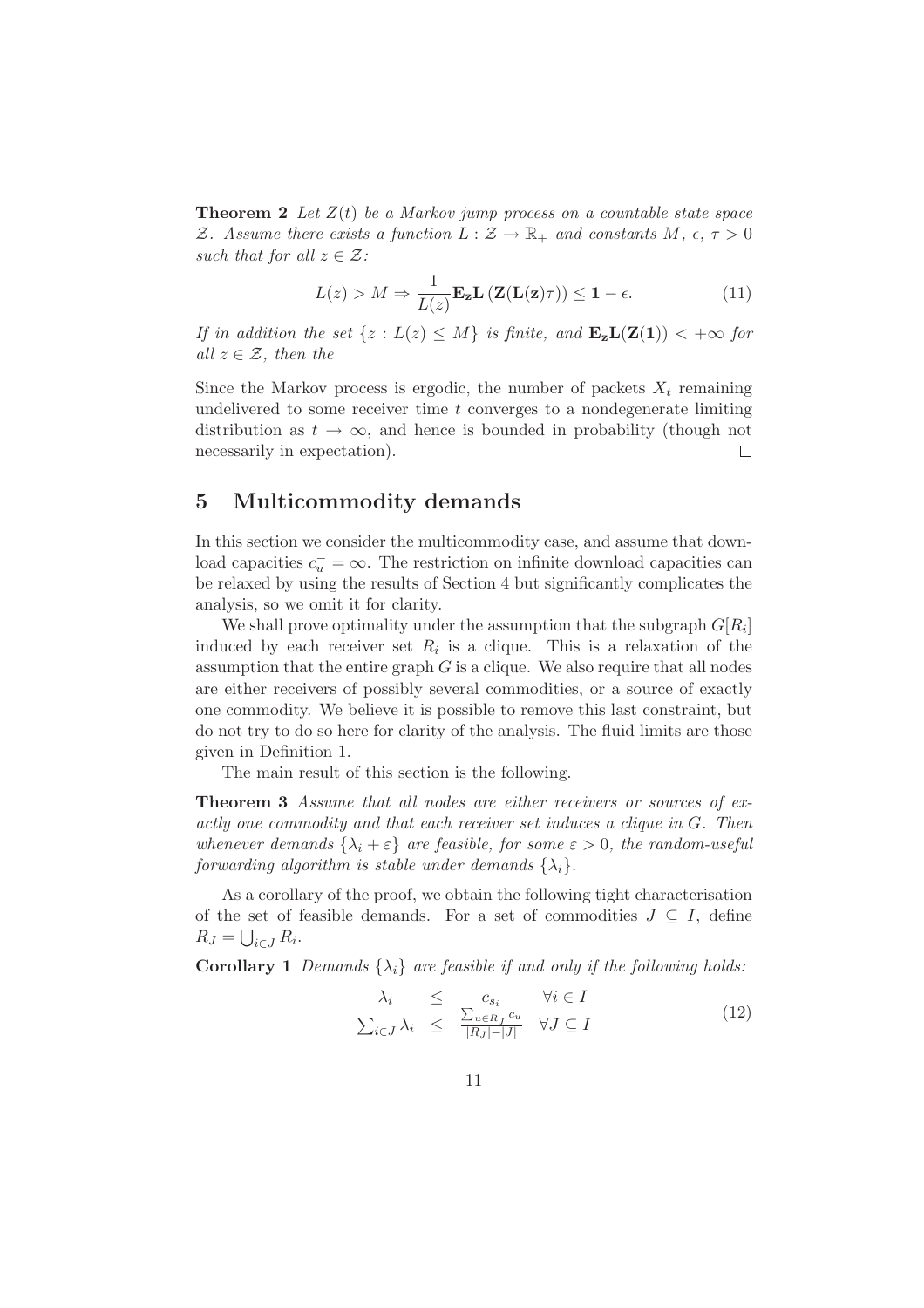Whenever demands  $\{\lambda_i\}$  are feasible, Equation (12) holds. Assume the demands are feasible but the condition does not hold. Then either there is a source with less capacity than its demand, or there is a set  $J \subset I$  of commodities such that the subgraph of  $G$  induced by  $R_J$  does not have enough total upload capacity to support the transmission of commodities J, even assuming that packets from two commodities  $i, j \in J$  are treated as if they are a single commodity. The denominator correctly counts the number of nodes that want to receive packets of commodity  $J$ , since each commodity has exactly one source, which is not present in any other receiver set. Clearly, this implies that the demands are not feasible.

To show stability of the fluid trajectories, we rely on the following lemma.

**Lemma 2** For any  $y = (y_S)_{S \in \mathcal{S}} \in \mathbb{R}^{\mathcal{S}}_+$ , define the workload function  $w(y)$ as:

$$
w(y) = \sum_{i \in I} \sum_{S \in \mathcal{S}} y_S^i (|R_i| - |S|).
$$
 (13)

Assume that both the conditions (12) and the conditions of Theorem 3 are satisfied. Then any fluid trajectory y as per Definition 1 is such that, for some  $\epsilon > 0$ ,

$$
w(y(t)) \le \max(0, w(y(0)) - \epsilon t). \tag{14}
$$

*Proof.* Let  $|I| = k$  and assume wlog that  $|R_I| = n$  (otherwise, there are some nodes that will never participate in forwarding packets). Also assume wlog that each node is either a source of exactly one commodity or a receiver (of possibly several commodities), which can be handled by a similar transformation as in the multicommodity edge-capacitated case.

If  $\forall u \in V, \sum_{v \neq u} \sum_{i \in R(uv)} y_{+u-v}^i > 0$  then every node is doing useful work, and it can be shown as in [3] that  $w(y)$  decreases whenever

$$
\sum_{i\in I}\lambda_i<\frac{\sum_{u\in V}c_u}{n-1}
$$

holds, which is implied by the condition (12).

Otherwise, there exists a set  $S^* \subseteq V$  such that

$$
\forall u \in S^*, \sum_{v \neq u} \sum_{i \in R(uv)} y^i_{+u-v} = 0.
$$
 (15)

Define  $I^*$  as the set of commodities  $I^* = \{i \in I : R_i \cap S^* \neq \emptyset\}$  having some deprived node in its receiver set. Define

$$
\Theta(S^*) = \{ v \in V : \exists u \in S^*, R(uv) \neq \emptyset \}
$$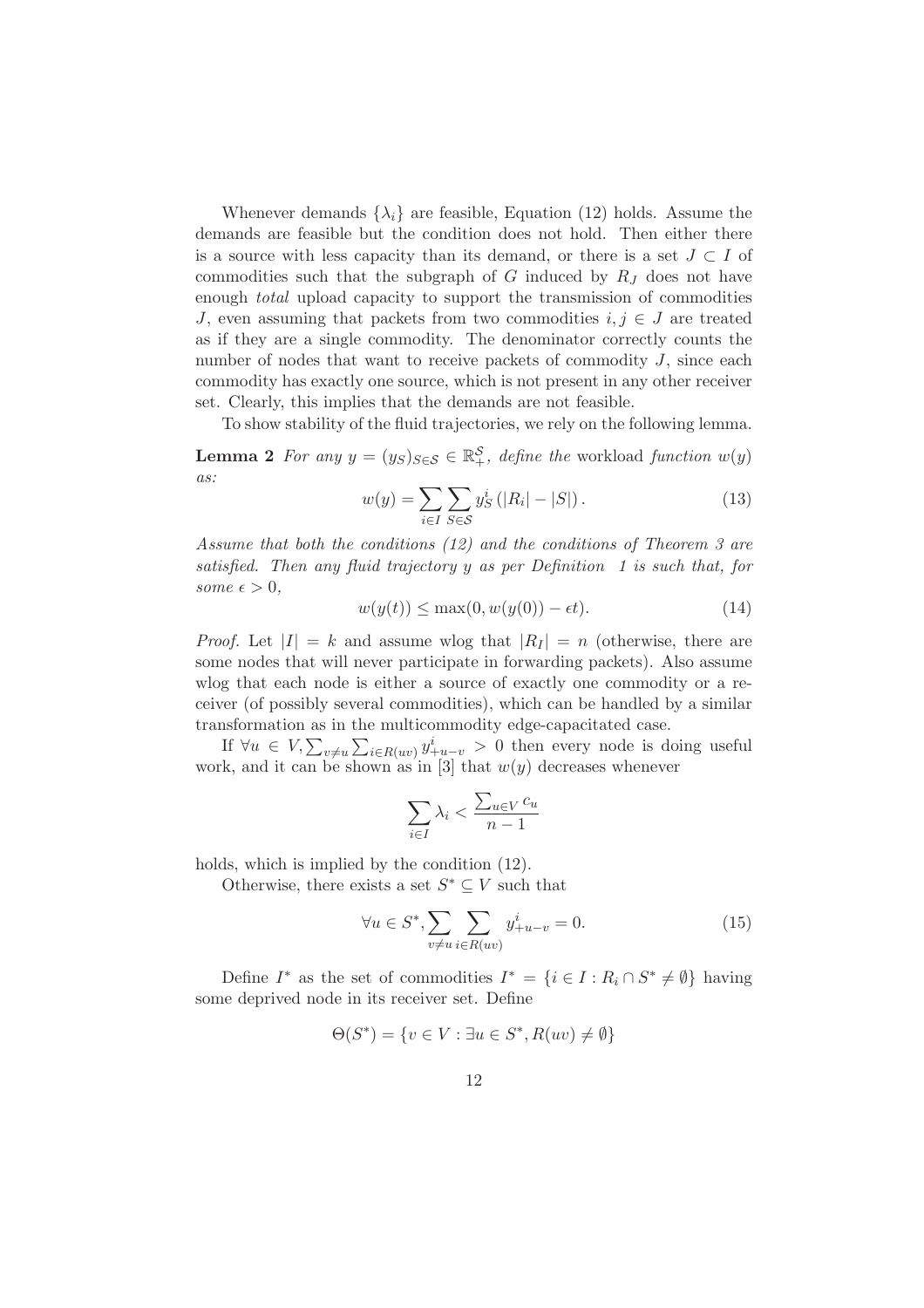

Figure 3: Illustrating the structure of the sets  $\tilde{R}_i, \Theta(S^*)$ . Every node  $u \in$  $R_i \setminus \tilde{R}_i$  devotes its entire capacity towards the nodes v in  $S^*$  with  $R(uv) \neq \emptyset$ .

as the 'neighbours' of  $S^*$ , so that  $\forall u \in \Theta(S^*)$ , u has a neighbour  $v \in S^*$ that will be its 'most-deprived' neighbour, i.e. maximizing  $|P_{+u-v}|$ . Finally, for each  $i \notin I^*$ , define the subset  $\widetilde{R}_i = R_i \setminus \Theta(S^*)$  (certainly, one must have  $s_i \in \tilde{R}_i, \forall i \notin I^*$ ). Figure 3 illustrates the structure of these sets.

Now, write

$$
\frac{d}{dt}w(y(t)) = \underbrace{\sum_{i \in I^*} \sum_{S \subset R_i} \frac{d}{dt} y_S^i(|R_i| - |S|)}_{(A)} + \underbrace{\sum_{i \notin I^*} \sum_{S \subset R_i} \frac{d}{dt} y_S^i(|R_i| - |S|)}_{(B)}.
$$
 (16)

Now we tackle the first term (A). Note that  $\forall S \subset V$  with  $u \in S \cap S^*$ , one has  $y_S^i(t) = 0, \forall v \neq u, i \in R(uv)$ , and hence  $\frac{d}{dt}y_S^i(t) = 0$  by a similar argument as before.

Define  $F = \{i \in I^* : y_{\{s_i\}}^i(t) > 0\}$  as the set of commodities in  $I^*$  whose sources have fresh packets to send. With this in hand, write

$$
(A) = \sum_{i \in I^* \backslash F} \sum_{\substack{S \subset R_i, S \neq \{s_i\} \\ S \cap S^* = \emptyset}} (|R_i| - |S|) \frac{d}{dt} y_S^i + \underbrace{\sum_{i \in F} \sum_{S \subset R_i} (|R_i| - |S|) \frac{d}{dt} y_S^i}_{(A2)}.
$$
\n
$$
(A1)
$$
\n(17)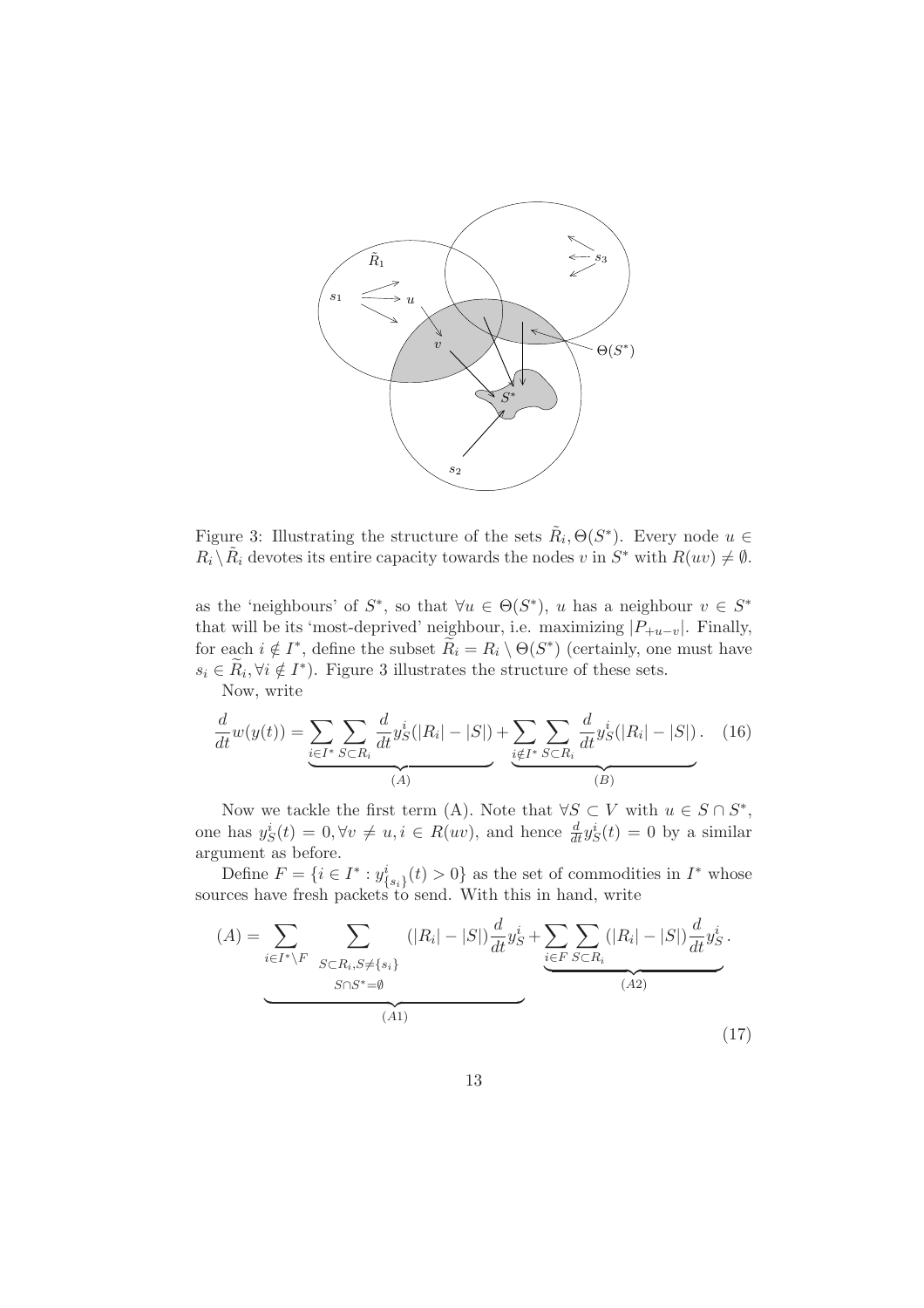For (A1), write

$$
(A1) = -\sum_{i \in I^* \backslash F} \sum_{S \subset R_i, S \neq \{s_i\}} (|R_i| - |S|) \sum_{u \in S, v \in S^*} \frac{d}{dt} \phi_{S,(uv)}^i
$$
  

$$
\leq -\sum_{i \in I^* \backslash F} \sum_{S \subset R_i, S \neq \{s_i\}} \left( \sum_{v \in S^*} \frac{d}{dt} \phi_{S,(s_i v)}^i + \sum_{u \in S, u \neq s_i} \sum_{v \in S^*} \frac{d}{dt} \phi_{S,(uv)}^i \right)
$$
  

$$
\leq -\sum_{i \in I^* \backslash F} (c_{s_i} - \lambda_i) - \sum_{i \in I^* \backslash F} \sum_{S \subset R_i, S \neq \{s_i\}} \sum_{u \in S, u \neq s_i} \sum_{v \in S^*} \frac{d}{dt} \phi_{S,(uv)}^i
$$
  

$$
\leq S \cap S^* = \emptyset
$$

where the final inequality uses the fact that  $\forall i \in I^* \setminus F$ ,  $\frac{d}{dt} y_{\{s_i\}}^i = 0$  $\lambda_i - \sum_{v \in S^*} \frac{d}{dt} \phi^i_{\{s_i\},(s_i v)},$  hence

$$
\sum_{\substack{S \subset R_i, S \neq \{s_i\} \\ S \cap S^* = \emptyset}} \sum_{v \in S^*} \frac{d}{dt} \phi^i_{S,(s_i v)} = c_{s_i} - \lambda_i.
$$

For (A2), recall that every node is either a source of exactly one commodity or is a receiver. In this case for any *i* such that  $y_{\{s_i\}}^i(t) > 0$ , we have  $\frac{d}{dt} y_{\{s_i\}}^i = \lambda_i - c_{s_i}$  by the fluid trajectories of sources with fresh packets to send. Hence we can write, in a similar way to the single-commodity case [3],

$$
(A2) = \sum_{i \in F} (|R_i| - 1)(\lambda_i - c_{s_i}) - \sum_{i \in F} \sum_{S \subset R_i, S \neq \{s_i\}} (|R_i| - |S|) \sum_{u \in S, v \in S^*} \frac{d}{dt} \phi_{S,(uv)}^i
$$
  

$$
< \sum_{i \in F} (\lambda_i - c_{s_i}) - \sum_{i \in F} \sum_{S \subset R_i, S \neq \{s_i\}} \sum_{u \in S, v \in S^*} \frac{d}{dt} \phi_{S,(uv)}^i
$$
  

$$
S \cap S^* = \emptyset
$$

where the final inequality follows under the condition (12).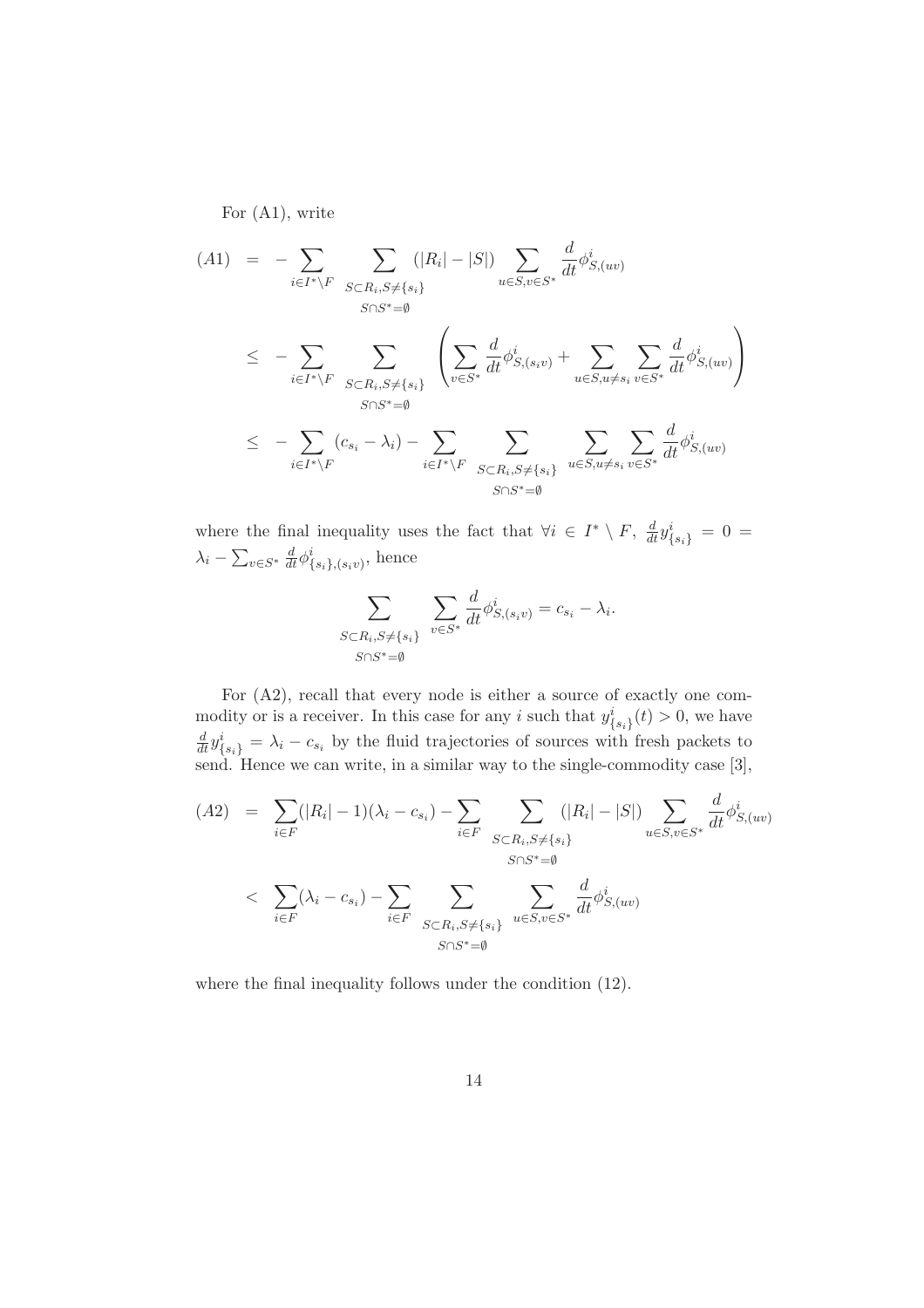Combining (A1) and (A2) gives

$$
(A) \leq -\sum_{i \in I^*} (c_{s_i} - \lambda_i) - \sum_{i \in I^*} \sum_{S \subset R_i, S \neq \{s_i\}} \sum_{u \in S, u \neq s_i} \sum_{v \in S^*} \frac{d}{dt} \phi_{S,(uv)}^i
$$
  
\n
$$
\leq -\sum_{i \in I^*} (c_{s_i} - \lambda_i) - \sum_{i \in I^*} \sum_{S \subset R_i \cap R_j, S \neq \{s_i\}} \sum_{u \in S} \frac{d}{dt} \phi_{S,(uv)}^i
$$
  
\n
$$
= -\sum_{i \in I^*} (c_{s_i} - \lambda_i) - \sum_{i \in I^*} \sum_{u \in R_i \cap R_j} c_u
$$
  
\n
$$
= -\sum_{i \in I^*} (c_{s_i} - \lambda_i) - \sum_{i \notin I^*} \sum_{u \in R_i \cap R_j} c_u
$$
  
\n
$$
= -\sum_{i \in I^*} (c_{s_i} - \lambda_i) - \sum_{i \notin I^*} \sum_{u \in R_i \setminus R_i} c_u
$$

where the last equality follows since

$$
\{u \in R_i \setminus \widetilde{R}_i : i \notin I^*\} = \{u \in R_i \cap R_j : i \in I^*, j \notin I^*\}.
$$

Now we tackle the second term (B). Using a similar method to the singlecommodity case, by counting the factor that each  $\frac{d}{dt}\phi_{S,(uv)}^i$  term appears with, write

$$
(B) = \sum_{i \notin I^*} \lambda_i (|R_i| - 1) - \sum_{i \notin I^*} \sum_{S \subset R_i} \sum_{u \in S \cap \widetilde{R}_i} \frac{d}{dt} \phi_{S,(uv)}^i
$$
  

$$
\leq \sum_{i \notin I^*} \lambda_i (|R_i| - 1) - \sum_{i \notin I^*} \sum_{u \in \widetilde{R}_i} c_u
$$
  

$$
\leq \sum_{i \notin I^*} \lambda_i (|R_{I \setminus I^*}| - |I \setminus I^*|) - \sum_{i \notin I^*} \sum_{u \in \widetilde{R}_i} c_u
$$

where the summation in the first line follows since  $\forall u \in R_i \setminus R_i, v \in R_i, S \subset$  $R_i$ , we have  $\frac{d}{dt}\phi^i_{S,(uv)}=0$  since u is devoting all its capacity towards some most deprived neighbour in  $S^*$ , and away from nodes in  $R_i$ . thus, the only flow is from  $\tilde{R}_i$  to  $R_i$ .

The reasoning for the last line is the following. For any  $J \subseteq I$ , we have

$$
|R_J| - |J| \ge \max_{j \in J} |R_j| + |J| - 1 - |J|
$$
  
=  $\max_{j \in J} |R_j| - 1$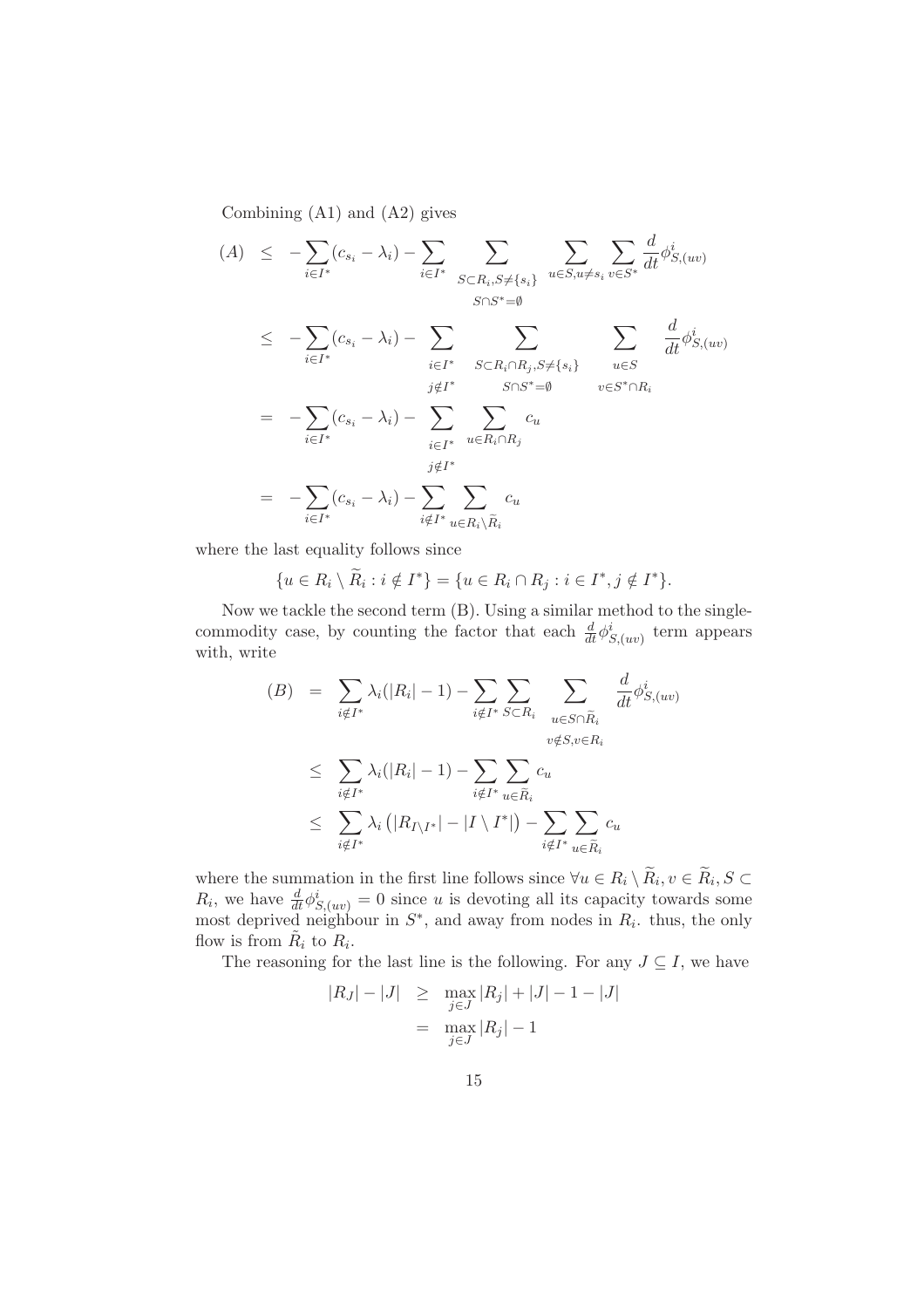since for each receiver set  $R_i$ , its source is contained in no other receiver set. Combining (A) and (B) gives

$$
(A) + (B) \leq \sum_{i \in I^*} (\lambda_i - c_{s_i}) + \sum_{i \in I^*} \lambda_i (|R_{I \setminus I^*}| - |I \setminus I^*|)
$$
  

$$
- \sum_{i \notin I^*} \left( \sum_{u \in R_i} c_u + \sum_{u \in R_i \setminus \widetilde{R}_i} c_u \right)
$$
  

$$
= \sum_{i \in I^*} (\lambda_i - c_{s_i}) + \sum_{i \in I^*} \lambda_i (|R_{I \setminus I^*}| - |I \setminus I^*|) - \sum_{u \in R_{I \setminus I^*}} c_u
$$
  
<0

under the condition (12). This proves Lemma 2.

Proof of Theorem 3. Theorem 3 can be proved by combining Lemma 2 with Theorem 2.  $\Box$ 

 $\Box$ 

### 6 Neighbourhood Resampling

In this section we describe a random resampling procedure that allows us to use low degree neighbourhoods while maintaining optimal throughput. The technique we describe is reminiscent of the following randomized bipartite maximal matching algorithm of Tassiulas  $[7]$ : at time t choose a matching M uar from the set of possible matchings and compare its weight with the previous matching  $R_{t-1}$ ; if it is better, set  $R_t = M$ , otherwise set  $R_t =$  $R_{t-1}$ . Tassiulas proved that as long as the maximal matching has a nonzero probability of being chosen, then this procedure will give 100% throughput in an input-queued switch. With this simple example in mind, we can now describe our resampling procedure.

Recall the 'random-useful-to-most-deprived' (RMD) algorithm, with a single commodity and infinite download capacities for simplicity. Consider the following modification for fixed  $d \geq 1, t \geq 0$ . Each node u maintains a set of neighbours  $N(u)$  of size d. After an exponentially distributed time with mean  $t$ , each node  $u$  chooses a new node  $v$  at random from the collection  $\{v : (uv) \in E, v \notin N(u)\}\$ and updates its neighbourhood by  $N'(u) \leftarrow$  $N(u) \cup \{v\} \setminus \{w\}$  iff  $w \in N(u)$  satisfies  $w = \arg \min_{z \in N(u) \cup \{v\}} X_{+u-z}$ , i.e. v is a more deprived neighbour of  $u$  than some current neighbour  $w$ . At each time step, given the set  $N(u)$  of selected neighbours, u performs RMD over them. We will show that, even for  $d = 1$ , this random resampling procedure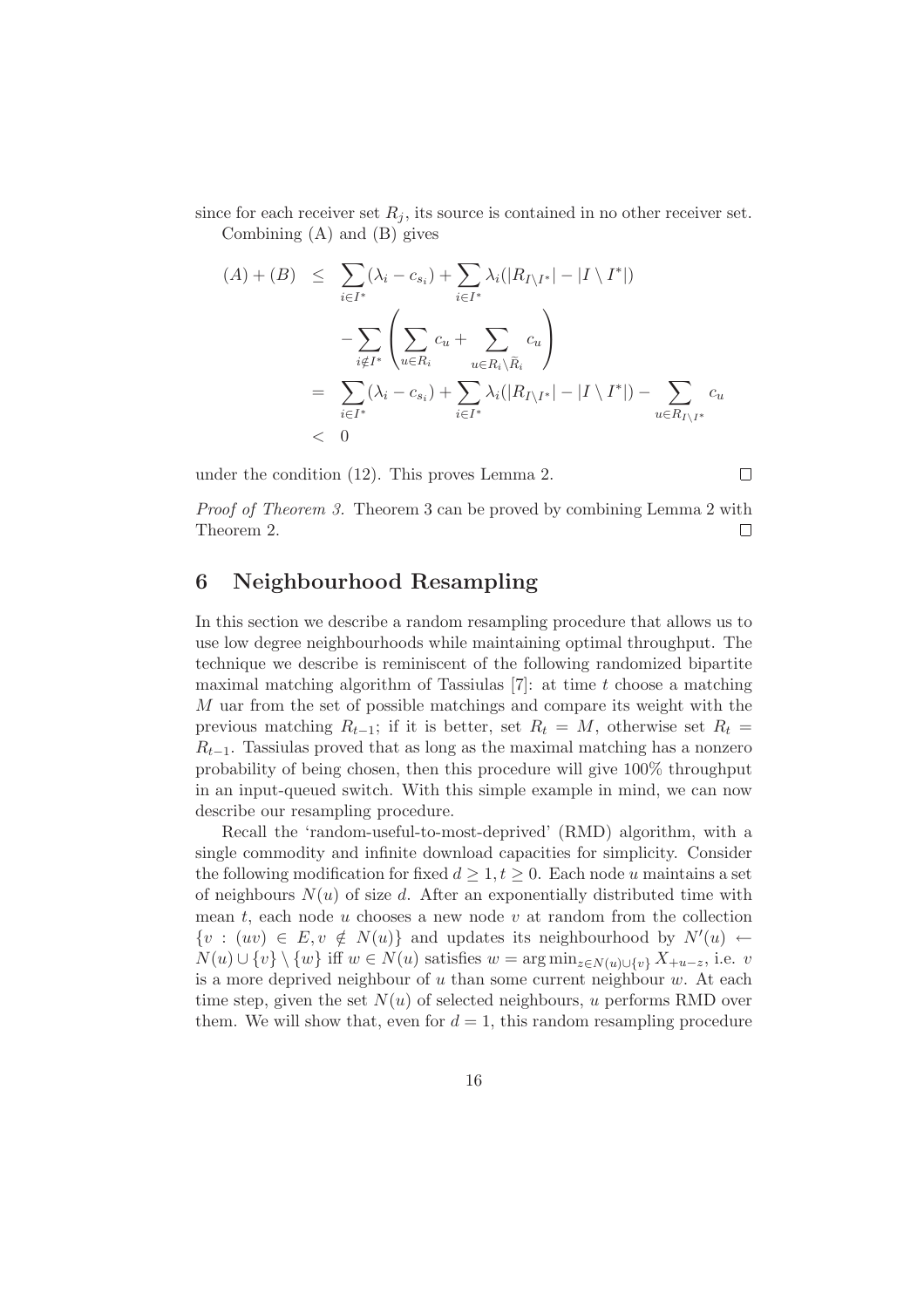can give the same fluid limits as for the complete graph, i.e. when  $N(u) = V$ at all time steps. We prove the following lemma.

**Lemma 3** For a node u let  $X_u$  be a random variable describing the number of time steps until  $y_{+u-v}$  is sampled. Consider any process P where there exists a constant  $\kappa$  such that  $Pr(X_u > \kappa) = \epsilon > 0$  for all nodes u. Then the fluid limits of RMD with P are equal to the fluid limits of RMD on the complete graph.

Proof. For simplicity, we will consider only the case where there is a single commodity and the download capacity of nodes is infinite. Let  $E(t)$  be the set of edges at time t, i.e.  $\{(uv): u \in V, v \in N_u(t)\}\$ . If  $(uv) \in E(t)$  then we say that v is selected by u at t. We wish to establish that the fluid limits (3),(4) and (5) as established in Section 2 still hold. We shall consider the expanded state space ( $\{X_S\}_{S\in\mathcal{S}}, A, E$ ) that includes the current set of active edges.

Fix  $h > 0$  and assume that u is such that  $\sum_{v' \neq u} y_{+u-v'}(t) > 0$ . If  $y_{+u-v}(t) < \max_{v' \neq v} y_{+u-v}(t)$  then the same inequality holds for the interval [ $t, t + h$ ]. Let  $v^* \in \arg \max_{v' \neq u} y_{+u-v'}(t)$  be the most deprived node wrt u. Since  $v \neq v^*$ , the time until v is evicted is distributed geometrically. Hence there exists a constant  $k > \kappa c_u$  such that the probability that u sends more than k packets to v in the interval  $[Nt, N(t+h)]$  decreases exponentially with N (alternatively, for any  $\epsilon > 0$  there exists a constant k' such that probability that the edge  $(uv^*)$  is inactive by  $Nt + k'$  is less than  $\epsilon$ ). This means that

$$
\lim_{N \to \infty} \frac{1}{h} \left( \frac{1}{N} \Phi_{S,(uv)}^N (N(t+h)) - \frac{1}{N} \Phi_{S,(uv)}^N(t) \right) = 0,
$$
\n(18)

which establishes (3).

We shall assume that if  $u$  has no neighbours that it can give packets to, then it invokes the sampling procedure immediately. As above, there exists a constant  $k$  such that the probability that  $v^*$  is not selected by  $u$  by time  $Nt+k$  decreases exponentially with N. Note that if  $v^*$  is selected at  $Nt+k$ for  $k \leq Nh$  then it shall remain selected until time  $N(t+h)$ . This implies that for large enough  $N$  we have the same equality as before, which implies that

$$
\lim_{N \to \infty} \sum_{v \neq u, S \in \mathcal{S}: u \in S, v \notin S} \frac{1}{h} \left( \frac{1}{N} \Phi_{S,(uv)}^N (N(t+h)) - \frac{1}{N} \Phi_{S,(uv)}^N (Nt) \right) = c_u, \tag{19}
$$

from which (4) follows.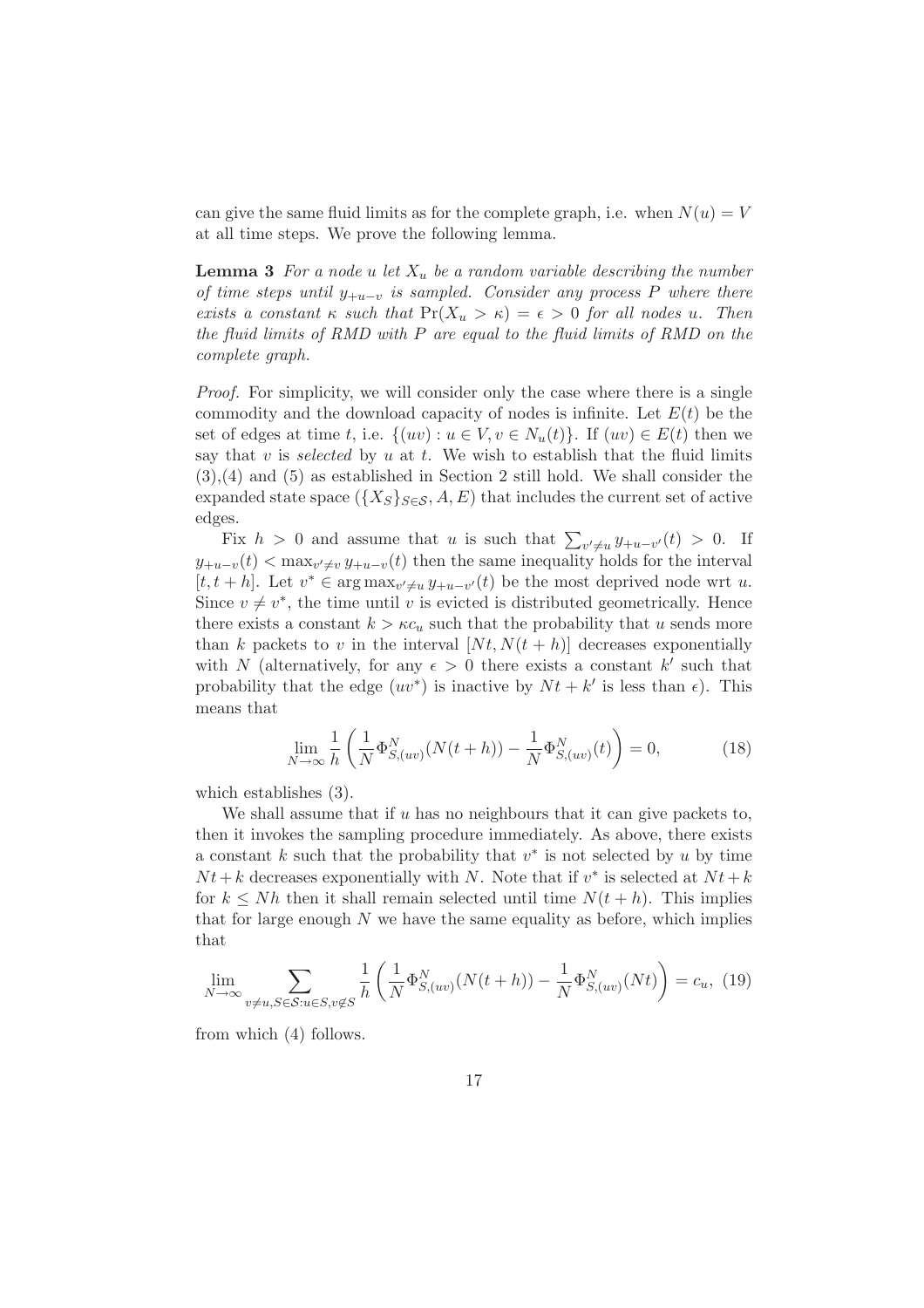Now assume that  $u \neq s$  and v is such that  $\sum_{S:u \in S,v \notin S} \frac{d}{dt} \phi_{S,(uv)}(t) > 0$ , i.e. u is transmitting to v. Then of all instants during  $[Nt, N(t+h)]$  when u sends a packet to v, a fraction  $\frac{y_S(t)}{y_{+u-v}} + O(h + 1/N)$  of these are idle packets already replicated at S. Assume that  $v \neq v^*$  (otherwise, there is no problem). We want to make sure that we transmit to a single node long enough so that the lower order term  $O(h+1/N)$  disappears and we obtain the desired fractions. As before, choose a constant  $k$  such that the probability that  $v^*$  is not selected by u by time  $Nt + k$  decreases exponentially with N. Once  $v^*$  is selected, it shall remain selected until time  $N(t+h)$ . Thus, letting  $N \to \infty$  and for  $h \to 0$  we find that u transmits to  $v^*$  for an arbitrarily large fraction of the interval  $[Nt, N(t+h)]$ . This establishes (5).

The case that  $u = s$  is handled similarly to before, after accounting for the fact that we may waste a small amount of time transmitting to a node that is not the most deprived, but this can be made an arbitrarily small fraction of the time interval  $[Nt, N(t+h)]$ . This completes the proof of the lemma.  $\Box$ 

It would be good to study the effect of the degree on the performance of the algorithm. In particular, it seems like using degree  $d \geq 2$  will give substantially better results for convergence in establishing (19) since we can avoid the case that a node spends time searching for nodes to transmit to, if it only has a few possible neighbours with nonzero  $y_{+u-v}$  values, by scanning in the background.

#### 6.1 Efficient resampling using expanders

We now describe how the resampling procedure can be efficiently implemented in a distributed setting.

Let H be a d-regular expander graph on n vertices. For sufficiently large n, one can obtain a uniform sample of size m from the space  $\{1, \ldots, n\}$  by the following procedure: choose an intial vertex  $v_0$  uar from H, then make a random walk  $v_1, v_2, \ldots, v_{m-1}$  among the vertices of H, at each step choosing  $v_{i+1}$  uar from the neighbours of  $v_i$ .

For resampling, each node  $u$  does the following. Make a random sample  $v_0, \ldots, v_{d-1}$  of size d as described above, and add all d vertices to the neighbourhood set  $N(u)$ . At each resampling instant t, let  $v_t$  be the next vertex chosen in the random walk on H and let  $v_{\min} = \arg \min_{v_i \in N(u)} P_{+u-v_i}$ . If  $P_{+u-v_t} > P_{+u-v_{\text{min}}}$  then update  $N(u) \leftarrow (N(u) \setminus \{v_{\text{min}}\}) \cup \{v_t\}$ , otherwise  $N(u)$  is unchanged.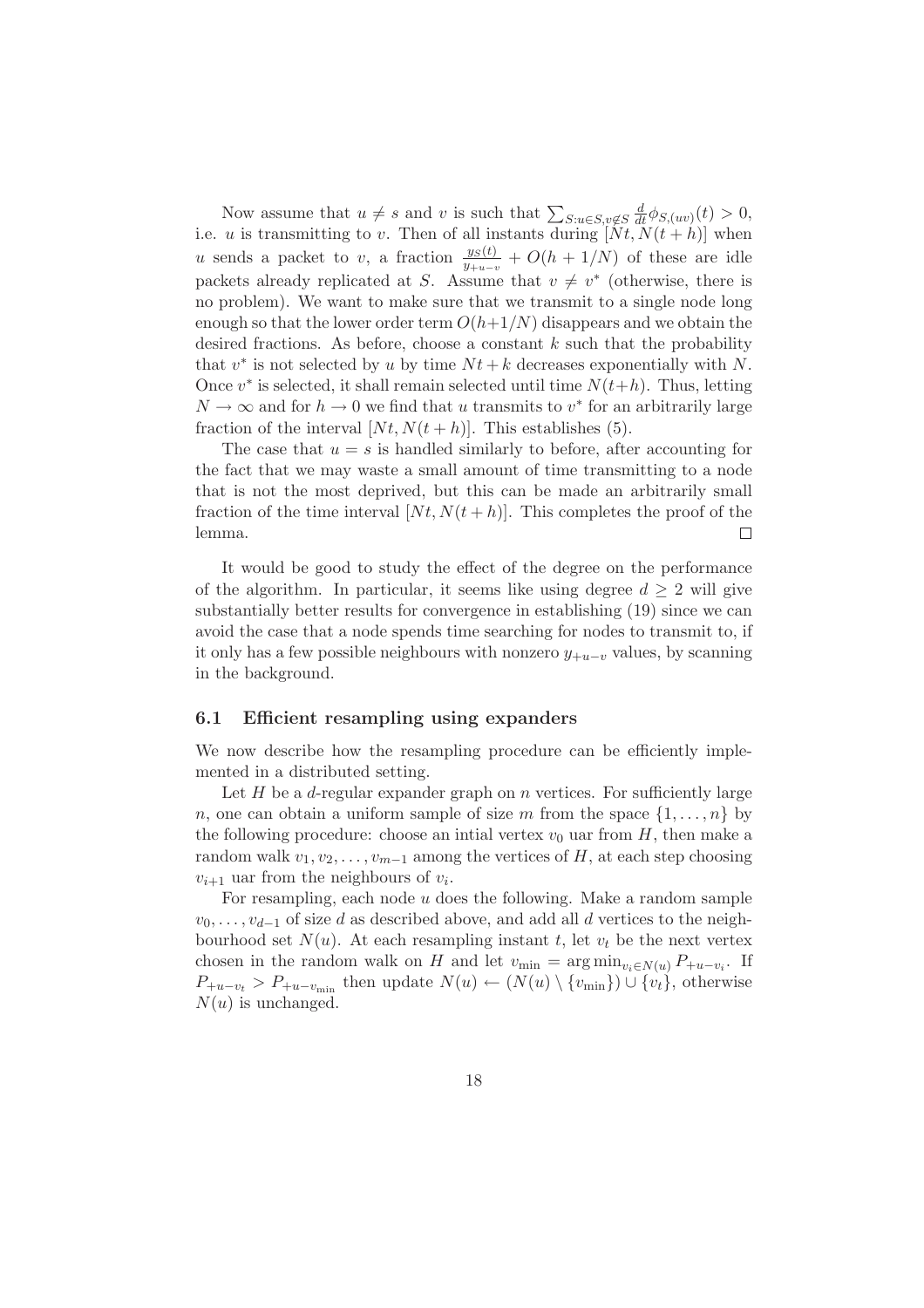#### 7 Heavy traffic analysis

Consider the single-commodity case where  $c_s = \lambda$  and  $\sum_{u \in V} c_u > (n-1)\lambda$ . In this situation, the previous stability results do not apply.

#### 8 Freshness

In this section we prove the following result.

**Theorem 4** Assume that the graph  $G = (V, E)$  is complete, and that  $c_u \geq$  $\lambda + \varepsilon$  for all nodes u and some  $\varepsilon > 0$ . Then the random useful forwarding algorithm is stable, even if the source does not prioritise fresh packets.

Proof. The proof parallels that of Theorem 6 in [3], except for the case when  $y_{\{s\}}(t) > 0$  and there exists a set  $S^*$  such that all nodes in  $S^*$  are deprived. We shall show that in this case, the work function  $w(y(t))$  is still decreasing.

We shall use the fact that since  $S \cap S^* = \emptyset$  we have  $|S| \leq n - |S^*|$ , hence  $n - |S| \geq |S^*|$ . Using this, we have

$$
\frac{d}{dt}w(y) = \sum_{S \in \mathcal{S}, S \cap S^* = \emptyset} \frac{d}{dt} y_S(t)(n-|S|)
$$
\n
$$
\leq (n-1)\lambda - |S^*| \sum_{u \in S, S \cap S^* = \emptyset} \sum_{u \in S, v \in S^*} \frac{d}{dt} \phi_{S,(uv)}(t)
$$
\n
$$
= (n-1)\lambda - |S^*| \sum_{u \in S, S \cap S^* = \emptyset} c_u
$$
\n
$$
\leq (n-1)\lambda - |S^*|(n-|S^*|)(\lambda + \varepsilon)
$$
\n
$$
< 0.
$$

The remainder of the proof follows Theorems 6 in [3] and is omitted.  $\Box$ 

#### 9 Open Problems

In this work we take another step towards advocating simple, local-control algorithms for network flow problems that previously relied on centralized algorithms for obtaining optimal solutions. There are some questions that arise from this work. Firstly, can we obtain explicit backlog and packet delay distributions? The rescaling techniques used in obtaining fluid limits hide